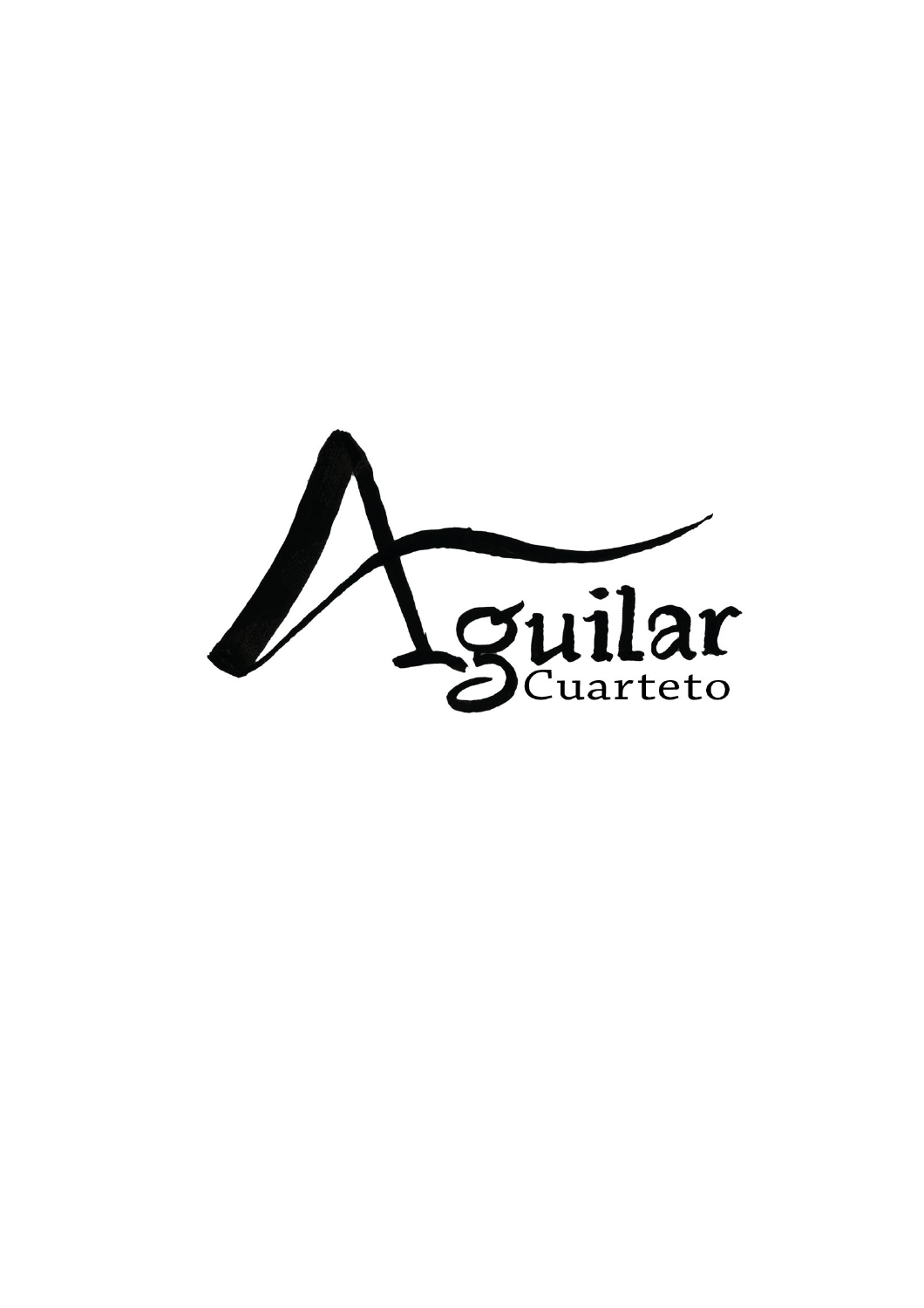

### **Almost 100 years of the Aguilar Quartet**

In 1923, Paco, Ezequiel, Pepe and Elisa, four of Dr. Francisco Aguilar's six sons, start a Spanish Lute quartet, encouraged by their father. Soon, they receive wide recognition in Europe and America, and composers like Strawinsky, Halffter and Turina write for them. They reach more than two hundred concerts in a single year.

As musicologist Jorge de Persia states: "The Aguilar Quartet, in spite of having a brief life, since the Spanish history marked their way leading them to exile because of the Civil War, was an absolutely important experience in the XX century's musical history". When in the 40's the quartet dissolves, Paco on his own, accompanied on the piano by Donato Colacelli, keeps on giving concerts.

With the illusion and enthusiasm of continuing this story, many years later, in 1986, Antonio Navarro, Esther Casado, Luis Miguel Lara and Pilar Barón, re-found the *Aguilar Quartet*. Thanks to Antonio Navarro's researches for writing his book 'Plucked String Instruments in Spain' *("Los instrumentos de púa en España")*, the original instruments were recovered, and the Quartet actually uses them.

In 1995, at the Centro Cultural del Conde Duque, Madrid, they premiere the work 'Five Studies' *("Cinco estudios")*, composed and dedicated to them by José Luis Turina. And on account of the 50<sup>th</sup> Anniversary of Joaquin Turina's Death they participate, together with José María Gallardo del Rey, in the program 'The sounds of Spain: the guitar and the Aguilar Quartet' *("Los sonidos de España: la guitarra y el Cuarteto Aguilar")*. At the Conde Duque they also perform in musical cycles like 'The Aguilar in America' *("los Aguilar en América")*, part of the acts held by Madrid, Ibero-American Capital of Culture, and 'Dialogs and Tributes' *("Diálogos y tributos")*, relative to the Generation of 1927.

They are hired by the Fundación Juan March to give a concert cycle: 'The Generation of 1927, Joaquín Turina and Music of the XX Century (Igor Strawinsky, Claudio Prieto, Valentín Ruiz and José Luis Turina)' *(The Generation of 1927, Joaquín Turina y la música del siglo XX)"*. These performances, as well as the concert held at the Museo Reina Sofía, part of a cycle about XX Century Music, were recorded and broadcasted by Radio Clásica – RNE. As part of the acts for *España Nuevo Milenio*, they share program at Madrid's Teatro Real with the Orquesta de Cámara Reina Sofía conducted by Nicolás Chumachenco, with Rodolfo Mederos playing the bandoneon. They open the show with the piece 'The Bullfighter's Prayer' *("La oración del torero")*, composed by Joaquin Turina and dedicated to the Aguilar Quartet by the author himself.

'Invitation to a Sound Journey' *("Invitación a un viaje sonoro")* is a cantata for verse and lute created by Rafael Alberti and Paco Aguilar in 1942. By performing this cantata, together with José Luis Pellicena, they pay homage to Rafael Alberti at the International Festival of Music and Dance of Granada, at the Court of the Myrtles. Also, the Autumn Festival of the Community of Madrid, the Fundación Alberti and, more recently, the Ra del Rey Gallery have been witnesses of this Invitation.

The Quarter has collaborated with Olivier Salazar-Ferrer in researching and recovering the film *'Tararira'*, directed by Benjamín Fondane in 1936, and starred by the Aguilar Brothers.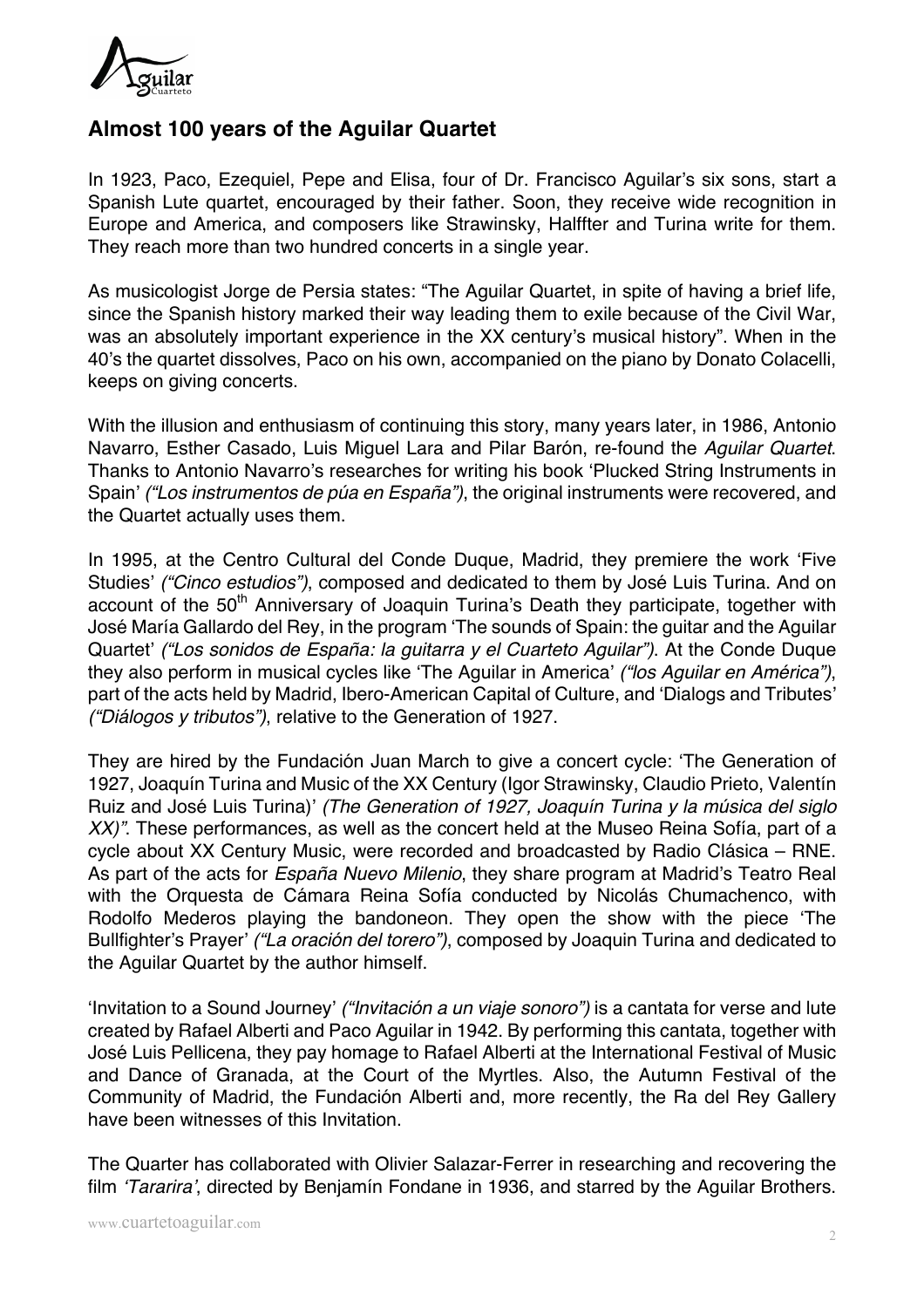

As a fruit of this research, they record the original score, written for this film, and used in several exhibitions, memorials and in a program dedicated to it, made by Radio France.

Composer Jorge Grundman dedicates them the exclusive version of his quarter 'Surviving a Son's Suicide', released in 2014, and a year later writes for them 'The Propagation of Faith' *("La propagación de la fe")*.

Currently, they collaborate with plastic artist Ángel Aragonés in different projects. They continue their researching task for instruments, strings and plectra, in search of a singular sonority and filling.

#### **Antonio Navarro – Bandurria**

He studied at Madrid Conservatory and took plectrum studies with Roberto Grandío. He was the Conductor of the Plectrum Orchestras "Roberto Grandío" and "Gaspar Sanz". With the "Grandío" Quartet and poet Rafael Alberti he performed the show "Invitation to a Sound Journey" *("Invitación a un viaje sonoro")*. He has collaborated with the Spanish National Orchestra. National Plectrum Award in 1977, Superior Professor for bandurria from the Liceo of Barcelona. He collaborates with luthier Ángel Benito in researching about the sonority of these instruments.

He published in 1993, with musicologist J.J. Rey, the book "Plucked String Instruments in Spain" *("Instrumentos de púa en España")*.



*Plucked String Instruments in Spain Bandurria, citole and "Spanish lutes"*

Juan José Rey – Antonio Navarro Alianza Editorial. Colección Alianza Música nº 64, 1993 ISBN 84-206-8564-X

At the moment is out of sale but it can be found in Libraries.

This work filled a void in the researching of Plucked String Instruments in Spain. This void was completely unjustifiable because of the long tradition that there is in our country and the existence of renowned quality plectrum groups

Juan José Rey, musicologist, and Antonio Navarro, instrumentalist and expert on the "Spanish lutes", trace with the utmost rigour the history of these instruments, from the investigation of their origins to the Baroque era, ending with the formation of the most important plectrum associations of our time. The volume is enriched with other sections of great utility covering aspects as construction, methodology, didactics, repertory, biographical sketches and a catalogue of preserved instruments. Finally, an appendix of fully transcribed documents provides the reader with direct information about the subject.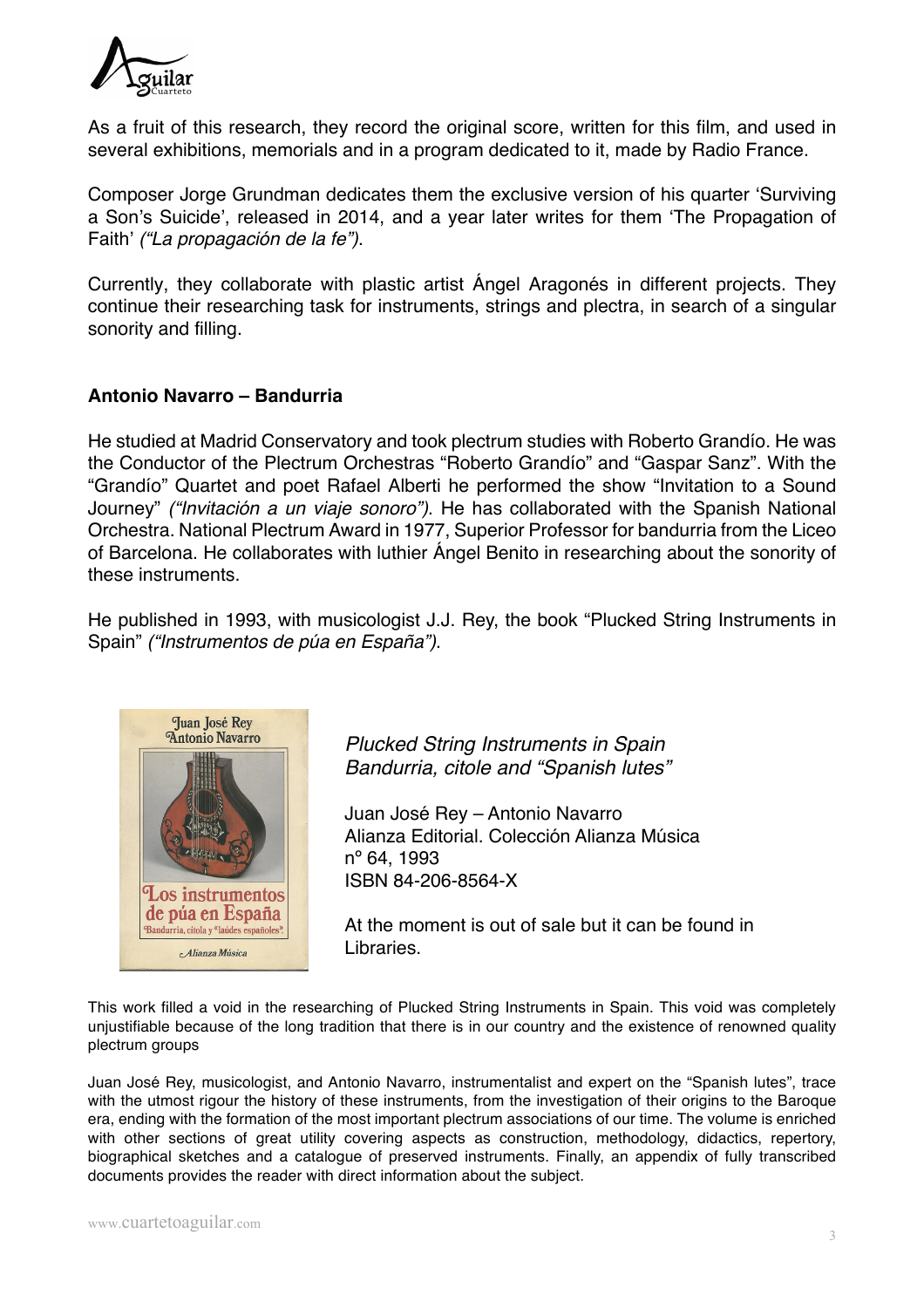

The bandurria played by him belonged to Ezequiel Aguilar and was built in 1922 by Domingo Esteso.

#### **Luis Miguel Lara - Laudete**

He attended musical studies at Madrid's Conservatory and Plectrum studies at the Liceo in Barcelona. He was a member of the "Gaspar Sanz" Orchestra and the "Francisco Salinas" Chamber Group.

The laudete belonged to José Aguilar and was built by Domingo Esteso in 1929.

#### **Pilar Barón - Lute**

She did Guitar studies at Madrid's Conservatory and Lute studies with Antonio Navarro. She was member of the "Francisco Salinas" Chamber Group. She has collaborated as a guitar professor in different Cultural Centres of the Community of Madrid.

The lute was built by Domingo Esteso in 1941.

#### **Esther Casado - Laudón**

She studied at Madrid's Conservatory. She was a Roberto Grandío's Disciple. She was part of the "Roberto Grandío" Orchestra and the "Grandío" Quartet, also performing with poet fro Cadiz, Rafael Alberti. She rediscovered the use of the laudón in Spain.

The instrument that she plays is Paco Aguilar's original. Dates from 1928 and was built by Domingo Esteso.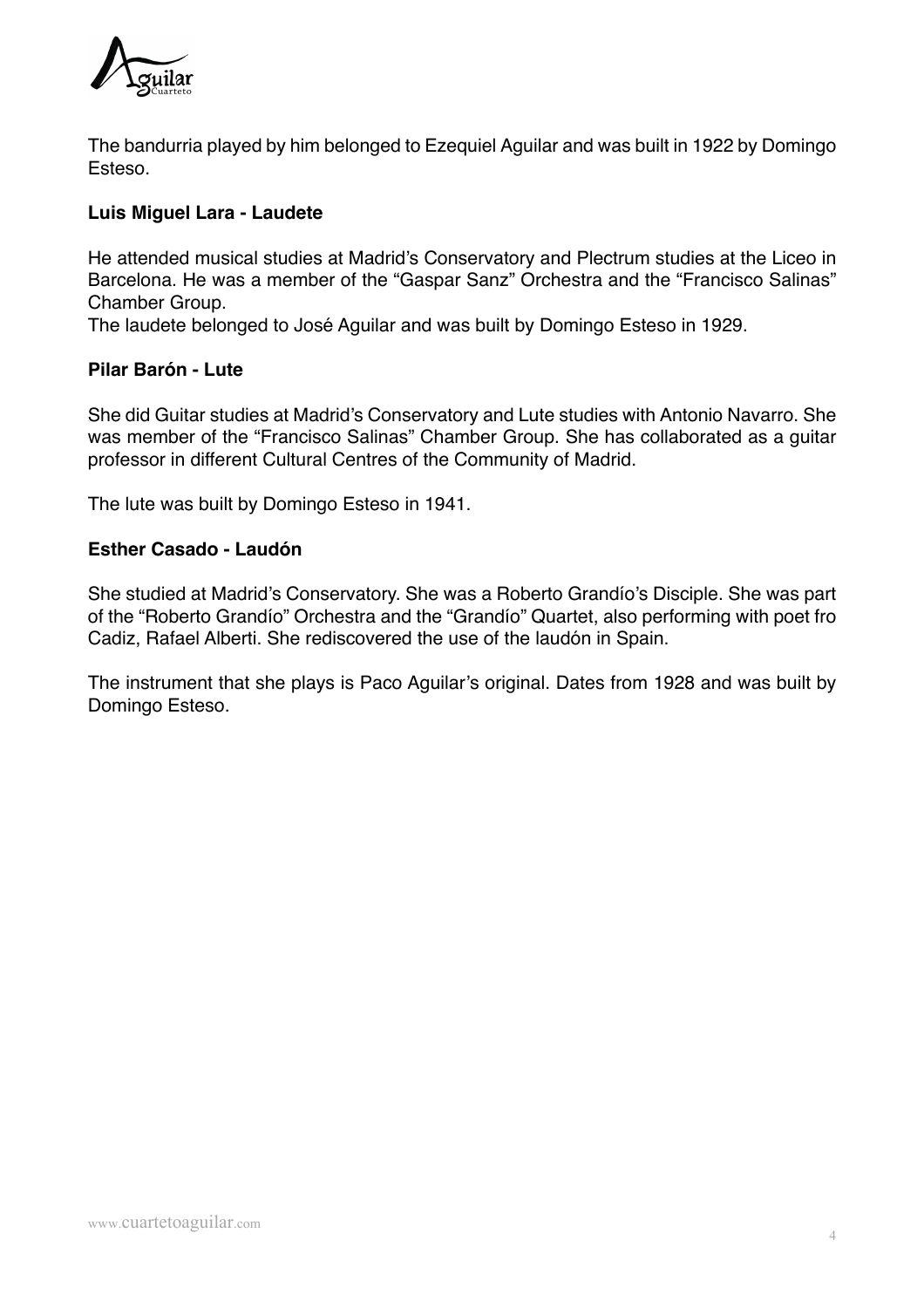

Knowing its qualities and gathering information for my book *Plectrum String Instruments in Spain* ("Los instrumentos de púa en España"), I managed to contact in Madrid with a nephew of the Aguilar. Thanks to him I learnt that a great part of the archives and its instruments were found in the cellar of a house in Buenos Aires. We carried out the appropriate arrangements to get this valuable treasure out of its silent loneliness. Since then, our goals were to recover the instruments for its use (actually we play the 'laudete' and 'laudón') and to be able to listen again their works.

Their importance is widely known. Who hasn't ever listened the famous 'Bullfighter's prayer' *("La oración del torero")*? Many have had the chance, but very few have done it in its original version with the instruments that inspired to Joaquín Turina in 1925. The friendship and collaboration among the Aguilar and Turina resulted in exclusive versions like 'Remembrances of Old Spain' *("Recuerdos de la Antigua España")*, "Two popular Spanish dances' *("Dos danzas populares españolas")*, 'Lead Soldiers Parade' *("Desfile de soldados de plomo")*, 'Moorish Party in Tangier' *("Fiesta mora en Tánger")*, etc.

Since the renowned quality of the group –formed by Spanish plectrum instruments: 'laudín' or bandurria (Ezequiel Aguilar), 'laudete' (Pepe Aguilar), lute (Elisa Aguilar) and 'laudón' (Paco Aguilar)-, the filling, together with the great span of effects and articulations, were so interesting and attractive that the composers of that time wrote and adapted numerous scores for this group. One of these appreciations was the welcoming that Manuel de Falla gave them at his house in Granada. They played an adaptation of 'The Bewitched Love' (*"El Amor Brujo")*, which was approved by the maestro.

Regarding several composers, who started their creations in the mid-20's, as the Generation of 1927, similar to the homonym literary one, we can find some authors that composed for the Aguilar: Federico Elizalde dedicates them his 'Negresca'; Antonio José, composer from Burgos, adapts for them his 'Childish Romance' *("Romance infantile")* and his 'III Dance from Burgos' *("Danza burgalesa III")* between 1925 and 1928; Germán Álvarez Beigbeder dedicates them his 'Spanish Improvisations' *("Improvisaciones españolas")*; María Rodrigo, from Madrid, composes 'Gavotte' *("Gavota")*, and adapts 'The intruding *copla*' *("La copla intrusa")*; Juan Bautista Plaza dedicates them 'Fugue' *("Fuga")* in 1935.

Disgracefully, the Civil War and the exile made that the works of these musicians were scattered around, thus being deficiently known and very little played.

In 1928, The Aguilar Quartet started taking their art throughout the world. Polemics and controversies arise upon the origin of the so called Spanish Lute and its importance in contemporary music. These polemics were brilliantly countered by musicologists, composers and critics like Rafael Mitjana, Joaquín Nin and Adolfo Salazar. Nin received the Quartet in Paris stating: "You don't need anybody's protection; we the composers are who need performers like you". He did several original versions of his works like 'El Vito', 'Murcian cloth' *("Paño murciano")*, 'From Andalusia' *("De Andalucía")*, 'Song of the lost girl' *("Canción de la niña perdida")* and 'Minuet in the old style' *("Minué en el estilo antiguo")*. Adolfo Salazar also dedicates them 'Two impromptus' *("Dos improntus")* and adapts his 'Little Romance' *("Romancillo")*.

The Generation of 1927 shows more clearly the parallelism between writers and musicians,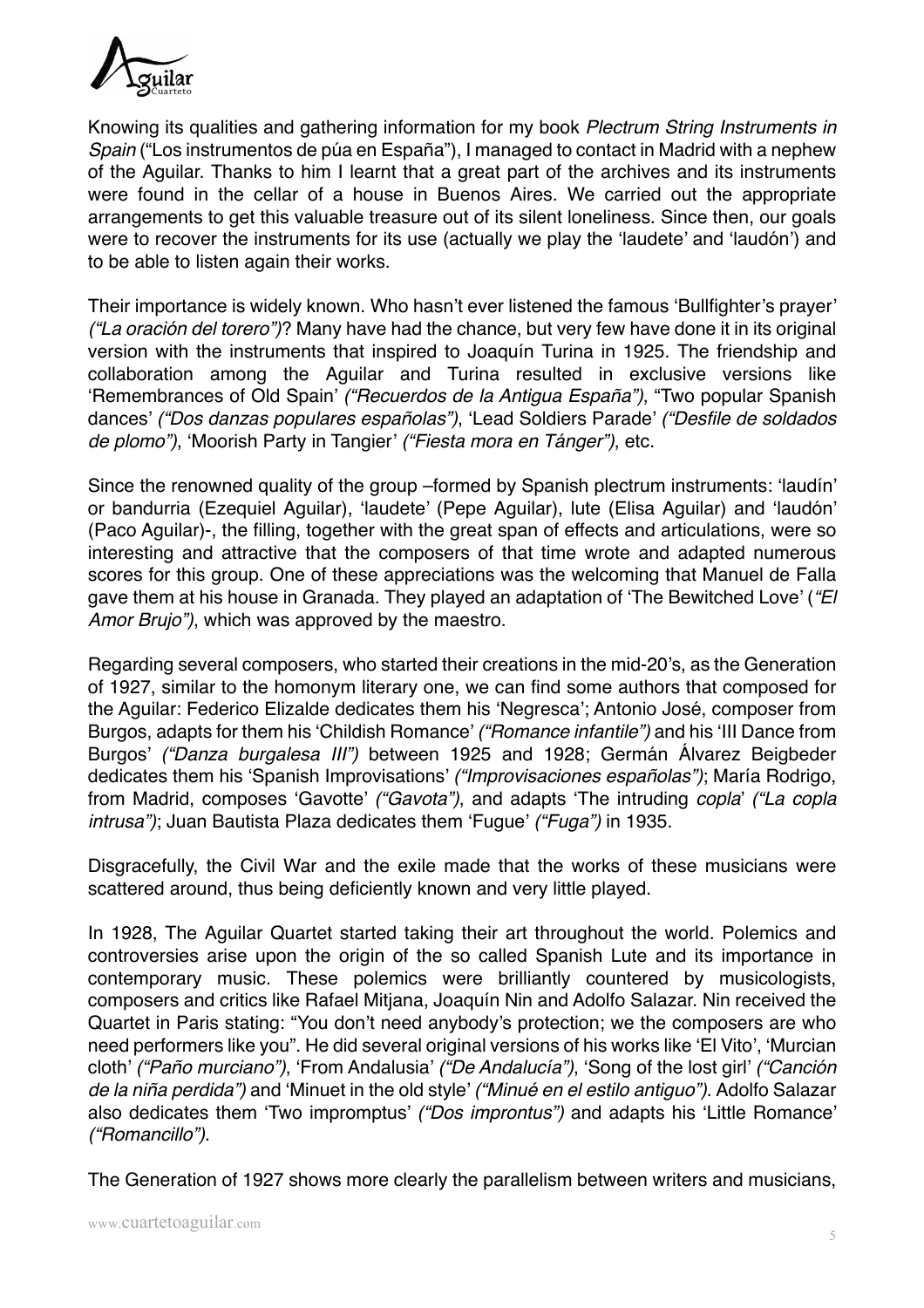

based in working and friendship relations. A clear example of this is found in Ernesto Halffter. Inspired by Rafael Aberti's poems 'The doe roe deer' *("La corza")* and 'The girl' *("La niña")*, wrote two scores that adapted in 1933 for the Aguilar. In 1928, he had already done for them two exclusive versions of the 'Dance of the Shepherdess' *("Danza de la pastora")* and the 'Dance of the Gypsy Woman' *("Danza de la gitana")*.

The Quartet travelled all over the world in concert halls with unusual instruments, regarded as unable of satisfying a remarkable musical exigency. With their music, they show the other way round. While they were in Los Angeles (USA), Stravinsky wanted to meet and listen to them, researching with them the possibilities and sound effects of the Spanish lutes. During those encounters he supervises and authorises the exclusive version of his 'Eight Pieces' *("Ocho piezas")* for Spanish lute quartet. They were, as well, related to great men of that time, such as: Rubinstein, Iturbi, Lily Pons, etc. Writer and historian Salvador de Madariaga dedicates them a small poem:

| Virtuous with virtues        | Virtuosos de virtudes       |
|------------------------------|-----------------------------|
| They leave sound echoes      | dejan sonoros ecos          |
| Four lutes,                  | cuatro laúdes,              |
| A Velazquez and three Grecos | un Velázquez y tres Grecos. |

During the Civil War and their involuntary exile in Argentina, the Aguilar kept on working. Ezequiel composed for the group 'Petenera' and 'Response for a ghost' *("Responso a un fantasma")*; Paco composed 'rondino', 'Coloured badge' *("Escarapela de colores")*, 'Tocatina in B Mayor' *("Tocatina en Sí mayor)* and 'Galician Suite' *("suite gallega")* among others.

The *Aguilar Quartet* has among its objectives to promulgate all this forgotten and unknown music as well as promote the creation of new works by actual composers. It is a hard and difficult task but with work and patience we succeed in it.

Antonio Navarro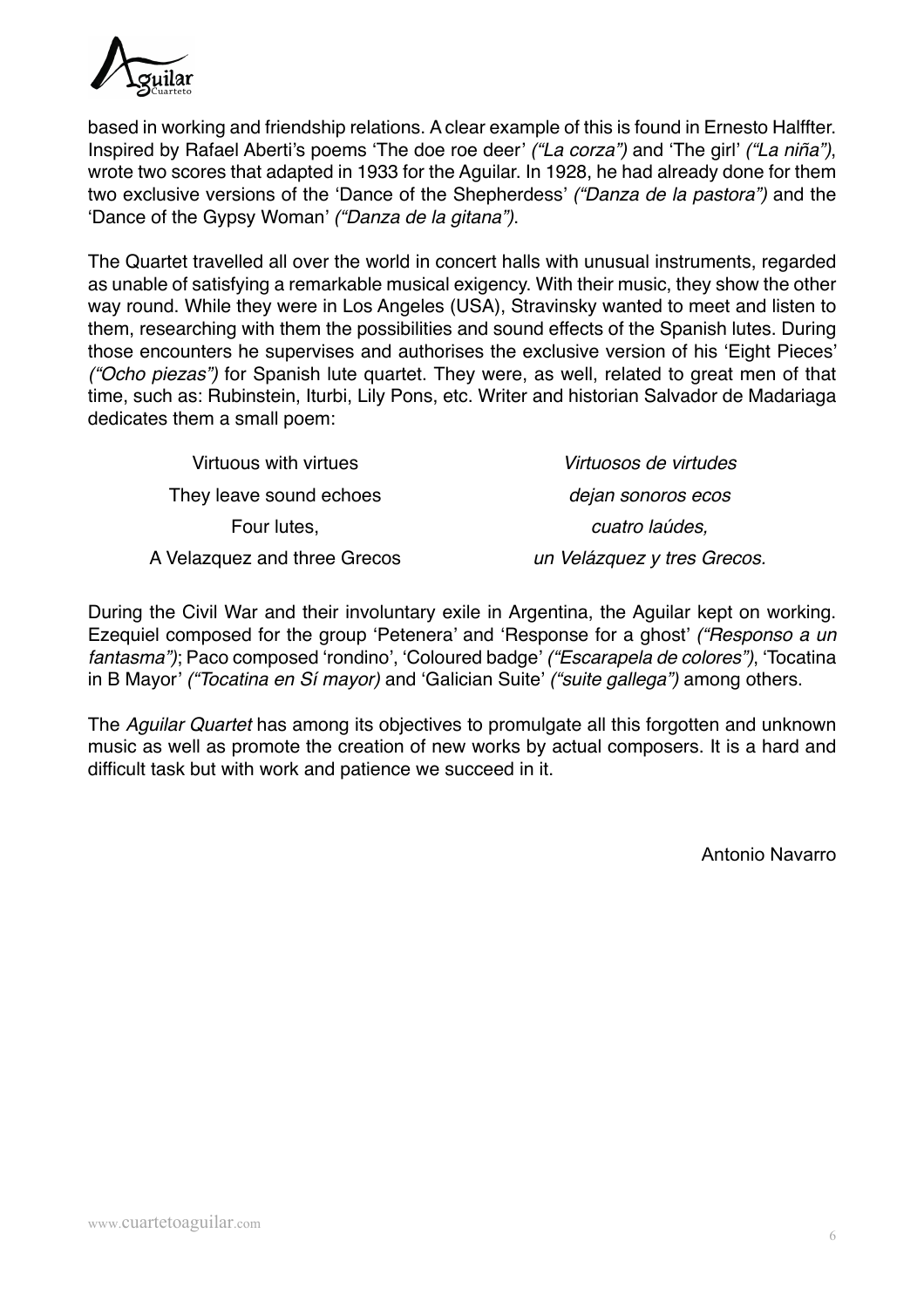

### *Repertoire*

The *Aguilar* Quartet repertoire consists of original works and/or exclusive versions of the following composers:

> *Ezequiel Aguilar Paco Aguilar Humberto Allende G. Álvarez Beigbeder F. Elizalde Manuel de Falla Ernesto Halffter Antonio José Miguel Ángel Martín Lladó John McEwen Luis Pedro Mondino Joaquín Nin Carlos Pedrell Claudio Prieto María Rodrigo Jorge Grundman Valentín Ruiz Adolfo Salazar Igor Stravinsky Joaquín Turina José Luis Turina Heitor Villalobos Amadeo Roldán*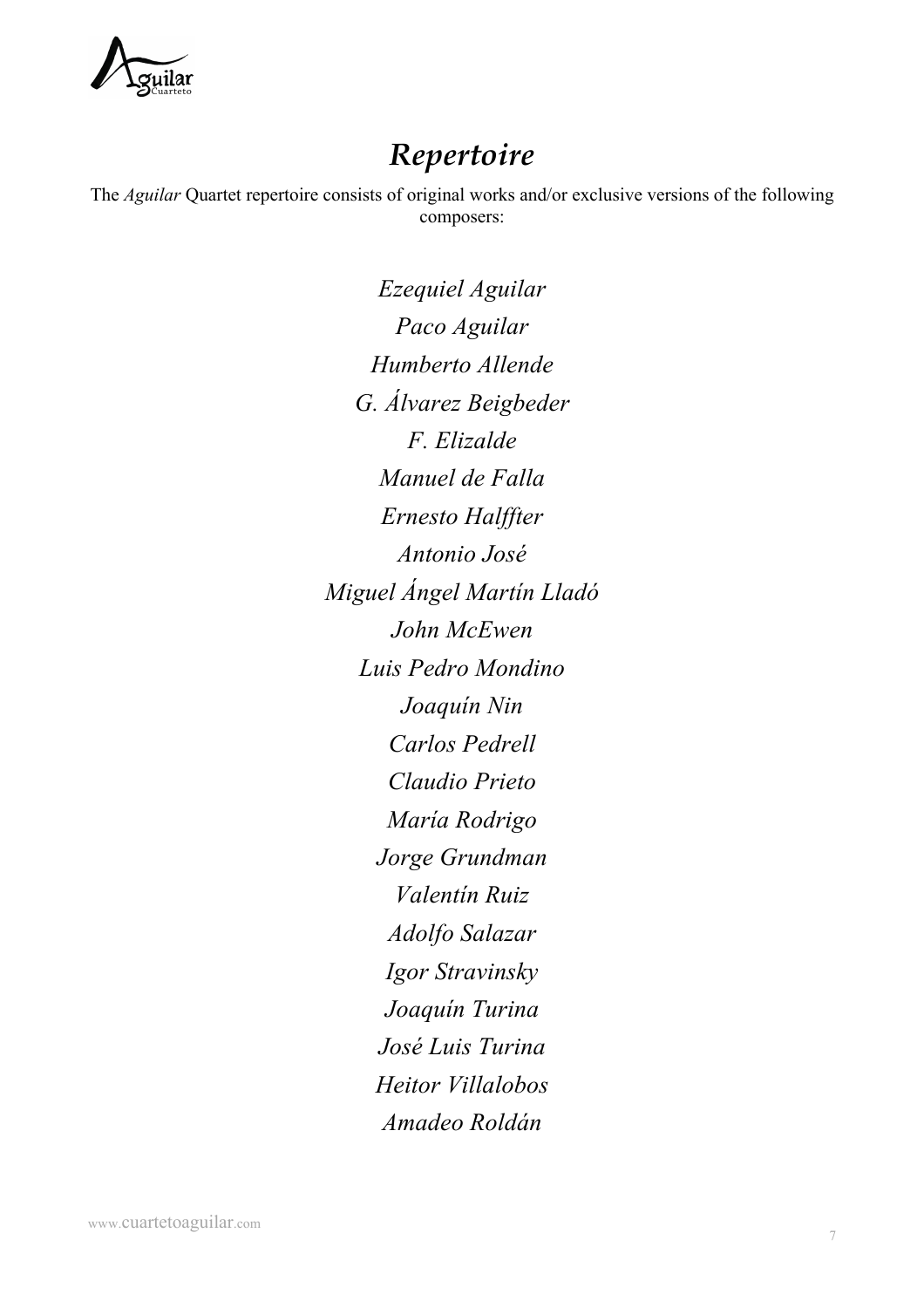

# *The Aguilar Quartet and the Generation of 1927*

(This program consists of original works and/or exclusive versions made by the authors for the Aguilar Quartet)

**I** 

| Joaquín Nin (1879-1949)      | Song of the lost girl<br>Minuet in the old style<br><b>Murcian Tune</b>        |
|------------------------------|--------------------------------------------------------------------------------|
| María Rodrigo (1888-1967)    | <b>Gavotte</b><br>The intruding copla                                          |
| Ernesto Halffter (1905-1989) | <b>Dance of the Shepherdess</b><br><b>Dance of the Gypsy Woman</b><br>Fandango |
| П                            |                                                                                |
|                              | <b>Chained Seguidillas</b>                                                     |
| Joaquín Turina (1882-1949)   | The Bullfighter's prayer                                                       |

Ezequiel Aguilar (1901-1961) *Petenera* 

Paco Aguilar (1897-1947)

*Moorish party in Tangier* 

*Rondino Coloured Badge Green - Blue - Yellow – Purple – Red*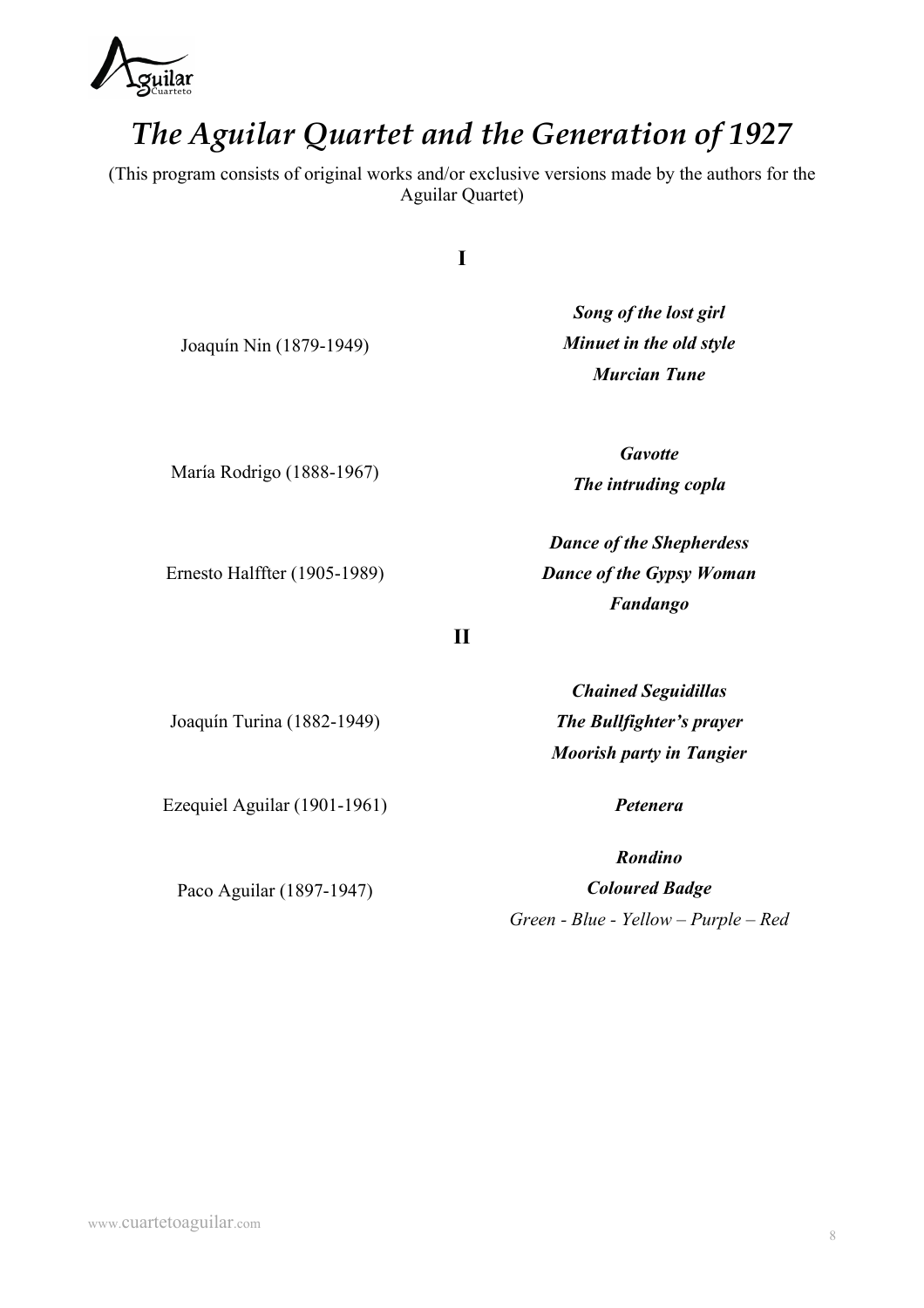

### *The Aguilar Quartet and the Generation of 1927*

*Comments to the program*

The works by Nin, are author-exclusive versions, and are dated in Paris, between 1928 and 1933. The first two belong to the collection '*Seven ancient Spanish lyric chants' ("Siete cantos líricos españoles antiguos").* The 'Murcian Tune' *("Tonada murciana")* is based on songs of that zone.

*Gavotte ("Gavota")* is dedicated by Maria Rodrigo to the Aguilar Quartet in 1925. About 'The intruding copla' *("La copla intrusa")*, her other work, the author expresses herself this way:

In an Andalusian inn, a daring song is heard, sang by an Aragonese. The intruder is welcomed, and the soul of both regions melts in a single rhythm.

Ernesto Halffter's *Dance of the Shepherdess("Danza de la pastora")* and *Dance of the Gypsy Woman ("Danza de la gitana")* belong to his ballet *Sonatine ("sonatina")* and the *Fandango* to *The maidens ("Las doncellas")*. They all are exclusive versions of the author for the Aguilar arranged in Buenos Aires.

Joaquín Turina's *Chained Seguidillas ("Cadena de seguidillas")* belong to the '*Two popular Spanish dances' ("dos danzas populares españolas")*. Author's version dated in Madrid, in 1926. Concerning *The Bullfighter's Prayer ("La oración del torero")*, maybe one of the best works of the Sevillian composer, was written on request of the Aguilar Quartet in 1925. Joaquín Turina himself tells how this score aroused:

*That rumour enlightened by the sunlight glow, boosted by the music of pasodobles and the sound of clarions influenced me. I had many times felt the temptation of putting into music all the impression that the multiple voice of the party produced in me, yet I was also attracted by the deep and suggestive aspects of the popular religious emotion, especially in Andalusia. A bullfighting afternoon at the Plaza de Madrid, that old gracious harmonic bullring, I visualized my piece. I was at the horse playground. There, behind a small door, was the chapel fill with unction, where the bullfighters came to pray just a moment before facing death. I was gifted with that subjective musical and expressive contrast in his plenitude: the distant bustle in the arena, made by the public awaiting for the party to begin, and the unction of those who, at that poor and tender poetry-filled shrine, came to pray God for their lives, maybe for their souls, their pain, their illusions and hope that perhaps were to be left forever, a few moments later, in that arena filled with music and sunlight.*

*Moorish Party in Tangier ("Fiesta mora en Tánger")* is the No. 5 in the Sevillian composer's score "Album of travel" *("Álbum de viaje")*. It was adapted for the Aguilar Quartet in 1924. The setting is as follows:

*A dance rhythm by gusles and rebecs marks the start of the shawms generating a sensation of stunning and hubble-bubble, soon turned into a suggestive and cadenced dance. The intervention of the atabales and whimsical rhythms excite the mood of the dancers, who, in a joyful paroxysm, dance with a mad frenzy, until their flexible bodies, exhausted, fall over to the floor.*

When Turina listened to the performance of this score by the Aguilar in 1924 said: 'I won't play this work on piano anymore'.

The program ends with three original works written by Ezequiel and Paco Aguilar. *Petenera* is a score of delicate elaboration and technical difficulty, where typical resources and effects of plectrum instruments are used. Following a funny *Rondino*, the work *Coloured Badge ("Escarapela de colores")* shows one of the very few occasions where the senses of sight and sound have been melted by the composers. Each colour can suggest the following associations: *Green* (Zambra), B*lue* (Sea), *Yellow* (Merry-go-round music), *Purple* (Holy Week) and *Red* (foot-tapping).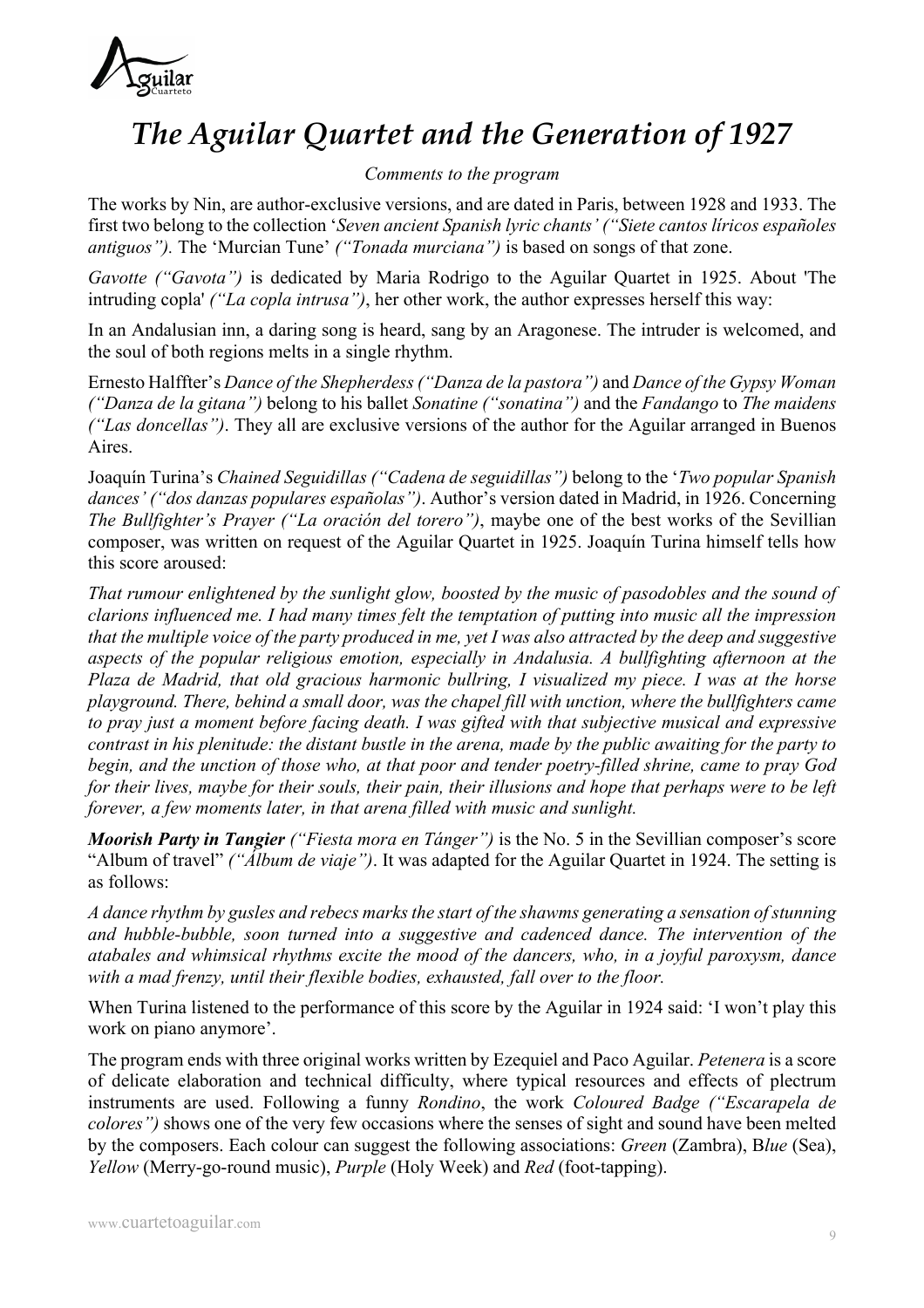

# *Music of the XX Century*

(This program consists of original works and/or exclusive versions made by the authors for the Aguilar Quartet)

#### **I**

| <b>Eight Pieces</b>                         |
|---------------------------------------------|
| March                                       |
| Waltz                                       |
| Polka                                       |
| Andante                                     |
| Spanish                                     |
| <b>Balalaika</b>                            |
| Neapolitan                                  |
| Galop                                       |
| <b>March of the little folk Red Murdoch</b> |
| <b>Five Studies (D'Aprés Valéry)</b>        |
| La naissance du vent                        |
| Le Secret Changement                        |
| La Vague en Poudre                          |
| Chanterez-Vous Quand Serez Vaporeuse?       |
| Toujours Recommencée                        |
| $\mathbf{I}$                                |
| <b>Serenade for Lutes</b>                   |
|                                             |

Heitor Villalobos *Saudade da selva brasileira*

#### *Dance of the Three Captive Princesses*

*Zoraida (Saracen) Doña Mencía (Christian) Betsabé (Judaic)*

Carlos Pedrell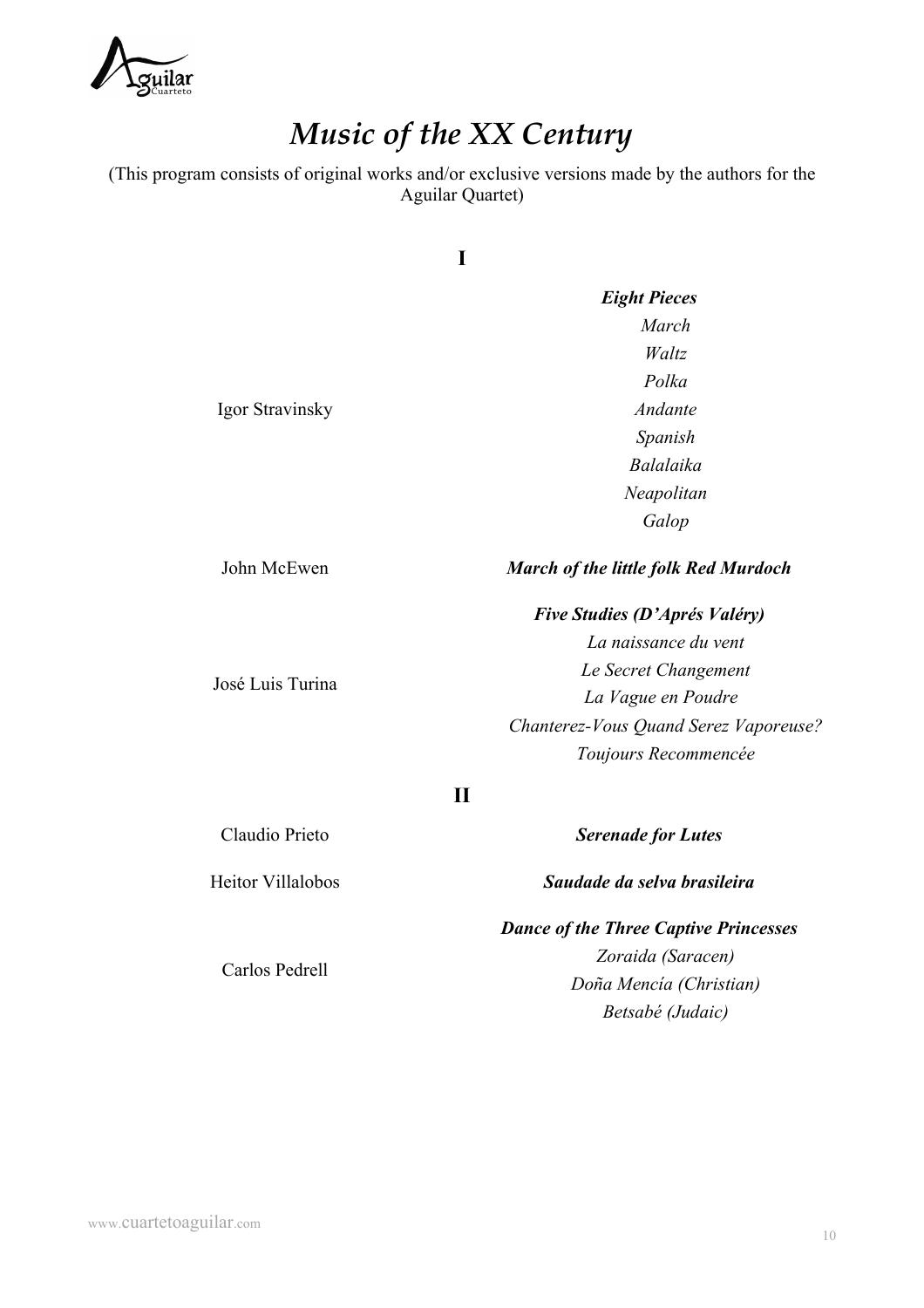

## *Música del siglo XX*

*Comments to the program* 

The *Eight Pieces ("Ocho piezas")* correspond in reality to two works of the Russian-born composer, named *3 and 5 easy works piano for four hands ("3 y 5 piezas fáciles para piano a cuatro manos")*. This adaptation for the Quartet was arranged by Ezequiel Aguilar and revised in 1935 by Igor Stravinsky, in Los Angeles (USA), according to the parts dedicated by the author.

José Luis Turina, a highly-refined creative personality composer, studied at Madrid's Conservatory and in Italy, and was awarded with several prizes. He composed in 1993 this *Five Studies ("Cinco estudios")*, dedicated to the Aguilar Quartet. The work is inspired by some poems found in French author Paul Valéry's *Sea Cemetery ("Le cimetiére marin")*. Each study shows one of the essential elements of music. *La naissance du vent* (The wind's birth) is about the Agogics (changes in the *tempo*) and the Dinamics (sound intensity). *Le Secret Changement* (The secret moving) is a harmonic sketch with notes belonging to Federico García Lorca's "Romance of Don Boyso" *(Romance de Don Boyso")*. The third study, *La Vague en Poudre* (The wave in ashes), has a timbric character and plectrum is not used. *Chanterez-Vous Quand Serez Vaporouse?* (Will you sing when you're a spirit?) is a Renascent ricercar and a study about the counterpoint. *Toujours Recommencée* (Always recommencing), of a metric character has a Rondo construction (chorus and coplas).

*Serenade for Lutes ("Serenata para laúdes")* is a work of composer Claudio Prieto, born in Palencia. He is capable of establishing an intellectual and sensitive communication with a lively audience. Maestro of unquestionable relevance (National Music Award Reina Sofía, 1984), he obtained the Composition Prize for Lute Quartet with this work in 1982. The work is structured in two wide strokes, conformed by melodic and rhythmic arabesques which, besides, characterise the unitary and groupal thinking.

*Saudade da selva brasileira* is played in the version that the author made for the Aguilar Quartet in Mexico, 1934.

In 1930, The Aguilar Quartet performs in Paris, *Dances of the Three Captive Princesses ("Danzas de last res princesas cautivas")*, by Uruguayan composer Carlos Pedrell, strict contemporary of Falla and Turina.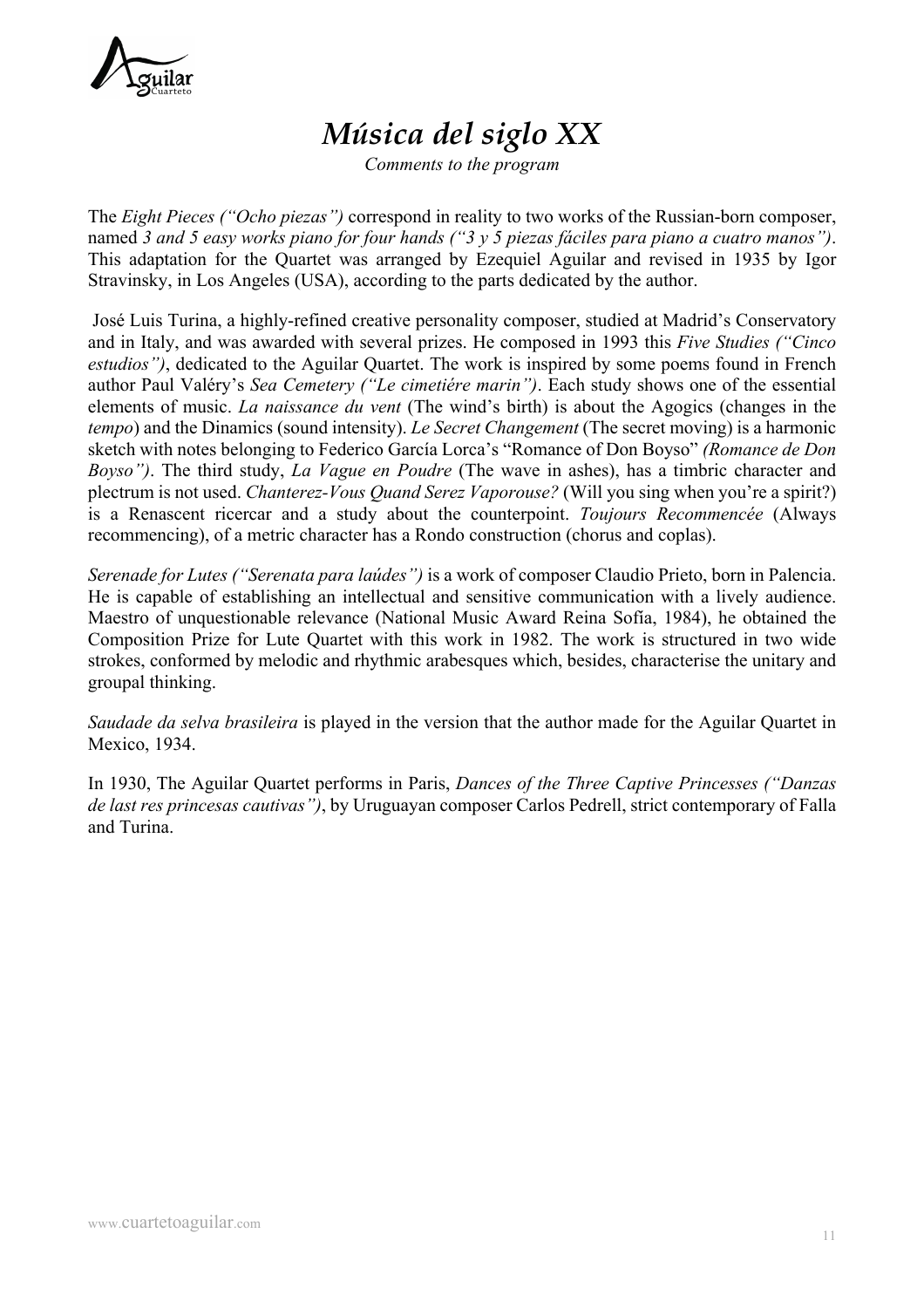

### *Joaquín Turina*

(This program consists of original works and/or exclusive versions made by the authors for the Aguilar Quartet)

*Remembrances of Old Spain op.48* 

*The eternal Carmen Habanera Estudiantina* 

*Childish things op. 21* 

*Prelude and fugue Lead Soldiers Parade Jeux* 

*Serenade op.87*

*Gypsy Dances op.55 1st series*

*Zambra Seductive dance Ritual Dance Generalife Sacro-monte* 

*Moorish Party in Tangiers op.15* 

*The Bullfighter's Prayer op.34*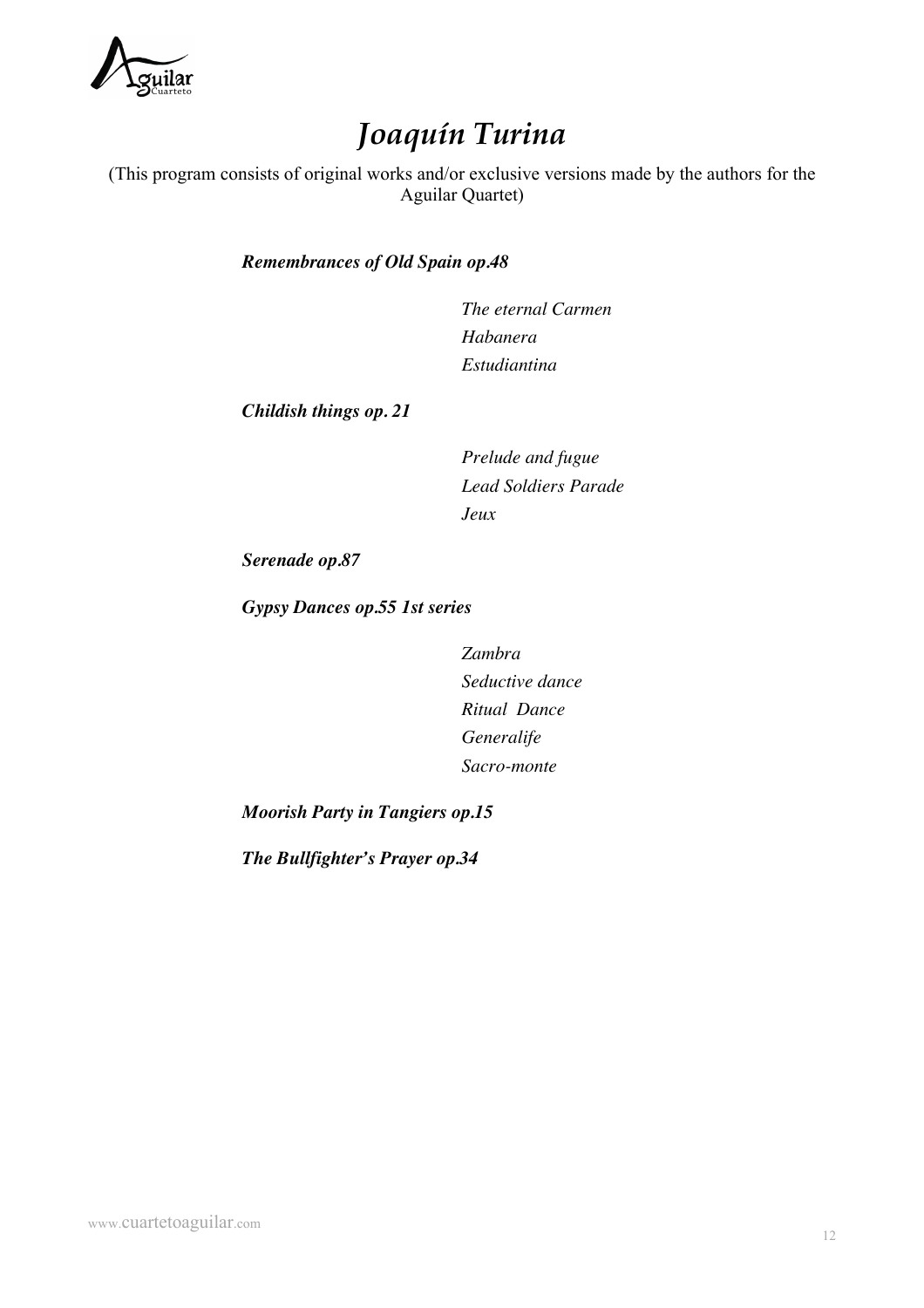

### *Joaquín Turina*

*Comments to the program*

#### *Remembrances of Old Spain ("Recuerdos de la Antigua España")*

As commented by Alfredo Morán, this suite was orchestrated for lute quartet by Turina, except for the Third Movement *Don Juan*, and was premiered by the Aguilar Lute Quartet at the Gaveau Hall in Paris, on the  $4<sup>th</sup>$  of June, 1932.

#### *Lead soldiers parade ("Desfile de soldados de plomo")*

In a program of a concert by the Aguilar Quartet, held at the Odeon Theatre in Buenos Aires, on the 16<sup>th</sup> of July, 1929, the following annotation can be read:

*A tiny army of toys serves the great composer Joaquín Turina as entertainment; one day, in the author's imagination, the lead soldiers come to life and, with an ornamental indiscipline, start their march, rigid and encompassed, walking triumphantly by galleries and halls.*

#### *The Bullfighter's Prayer ("La oración del torero")*

Just a comment on what we know about *the Bullfighter's Prayer*, maybe one the best works of the Sevillian composer. It was written in 1925 by request of the Aguilar Quartet. Joaquín Turina himself tells how this score aroused:

*That rumour enlightened by the sunlight glow, boosted by the music of pasodobles and the sound of clarions influenced me. I had many times felt the temptation of putting into music all the impression that the multiple voice of the party produced in me, yet I was also attracted by the deep and suggestive aspects of the popular religious emotion, especially in Andalusia. A bullfighting afternoon at the Plaza de Madrid, that old gracious harmonic bullring, I visualized my piece. I was at the horse playground. There, behind a small door, was the chapel fill with unction, where the bullfighters came to pray just a moment before facing death. I was gifted with that subjective musical and expressive contrast in his plenitude: the distant bustle in the arena, made by the public awaiting for the party to begin, and the unction of those who, at that poor and tender poetry-filled shrine, came to pray God for their lives, maybe for their souls, their pain, their illusions and hope that perhaps were to be left forever, a few moments later, in that arena filled with music and sunlight.*

The part of this work for the laudón says, hand-written by Paco Aguilar:

*It is a feast day at the Bullring and there's very little time left for the beginning of the bullfight. In a lonely zone of the Chapel a man prays, prostrated at the shrine; he is the matador, whose spirit flows with religious faith and indomitable gallantly. The prayer is interrupted by the echo of a cheerful pasodoble and the humble-bumble of the public who impatiently awaits the apparition of the bullfighter. The time for the bullfighting is near and the Chapel goes back to his solitude silence.*

The hand-written part by Joaquín Turina to each of the Aguilar, show affectionately, the following dedications:

*A Ezequielote, la estrella del Cuarteto Aguilar* To Ezequielote, star of the Aguilar Quartet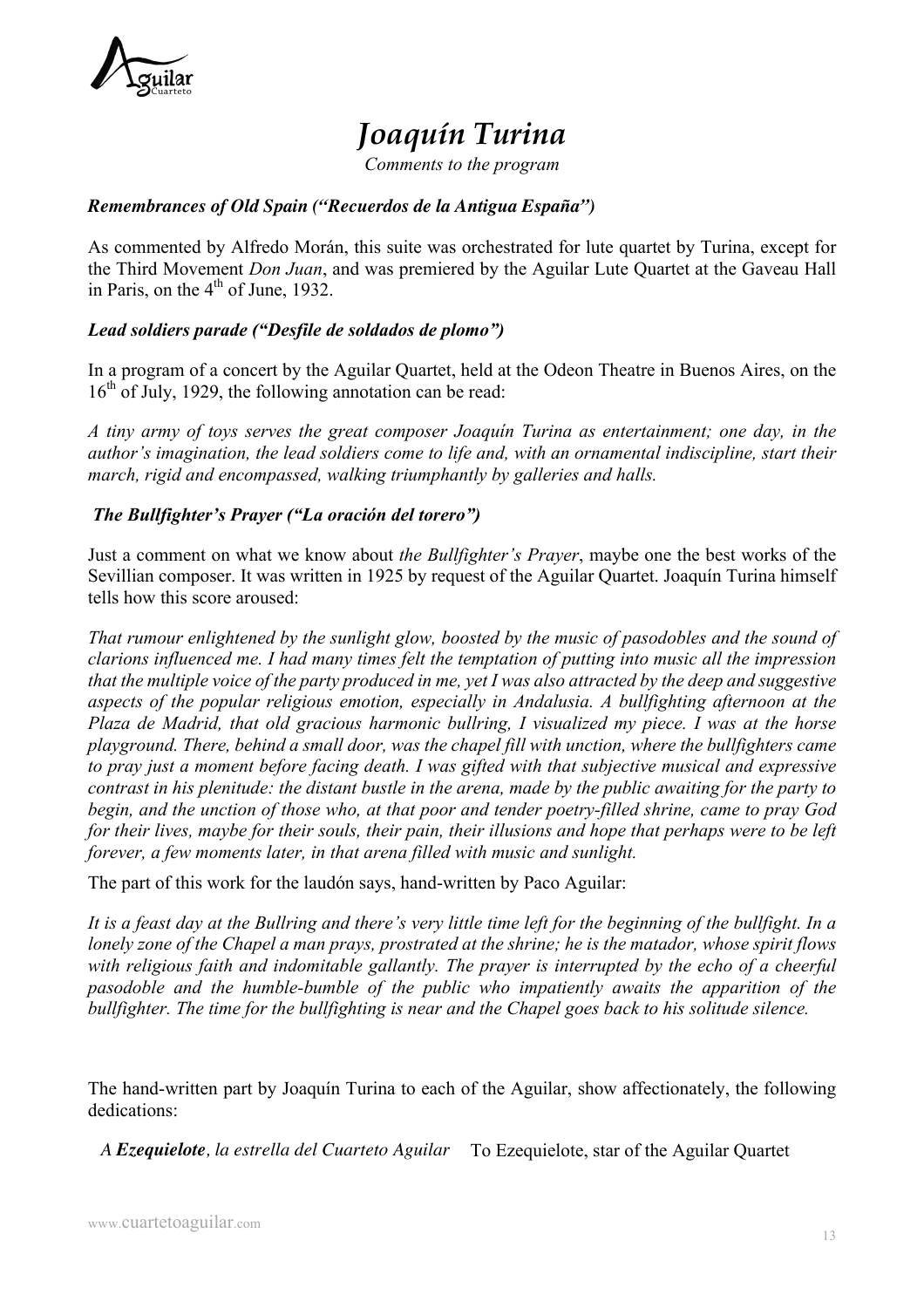

| A <b>Joselito</b> , el administraó del Cuarteto Aguilar | To Joselito, Aguilar Quartet administrator    |
|---------------------------------------------------------|-----------------------------------------------|
| A la comadre <b>Elisa</b> , en honor de nuestra         | To comrade Elisa, honouring our goddaughter   |
| ahijada la Orgía                                        | La Orgía                                      |
| A <b>Paquello</b> , el más flamenco del Cuarteto        | To Paquello, the most flamenco of the Aguilar |
| Aguilar                                                 | Quartet                                       |

#### *Moorish Party in Tangier ("Fiesta mora en Tánger")*

*Moorish Party in Tangier* is the No. 5 in the Sevillian composer's score "Album of travel" *("Álbum de viaje")*. It was adapted for the Aguilar Quartet in 1924. The setting is as follows:

*A dance rhythm by gusles and rebecs marks the start of the shawms generating a sensation of stunning and hubble-bubble, soon turned into a suggestive and cadenced dance. The intervention of the atabales and whimsical rhythms excite the mood of the dancers, who, in a joyful paroxysm, dance with a mad frenzy, until their flexible bodies, exhausted, fall over to the floor.*

When Turina listened to the performance of this score by the Aguilar in 1924 said:

*I won't play this work on piano anymore*.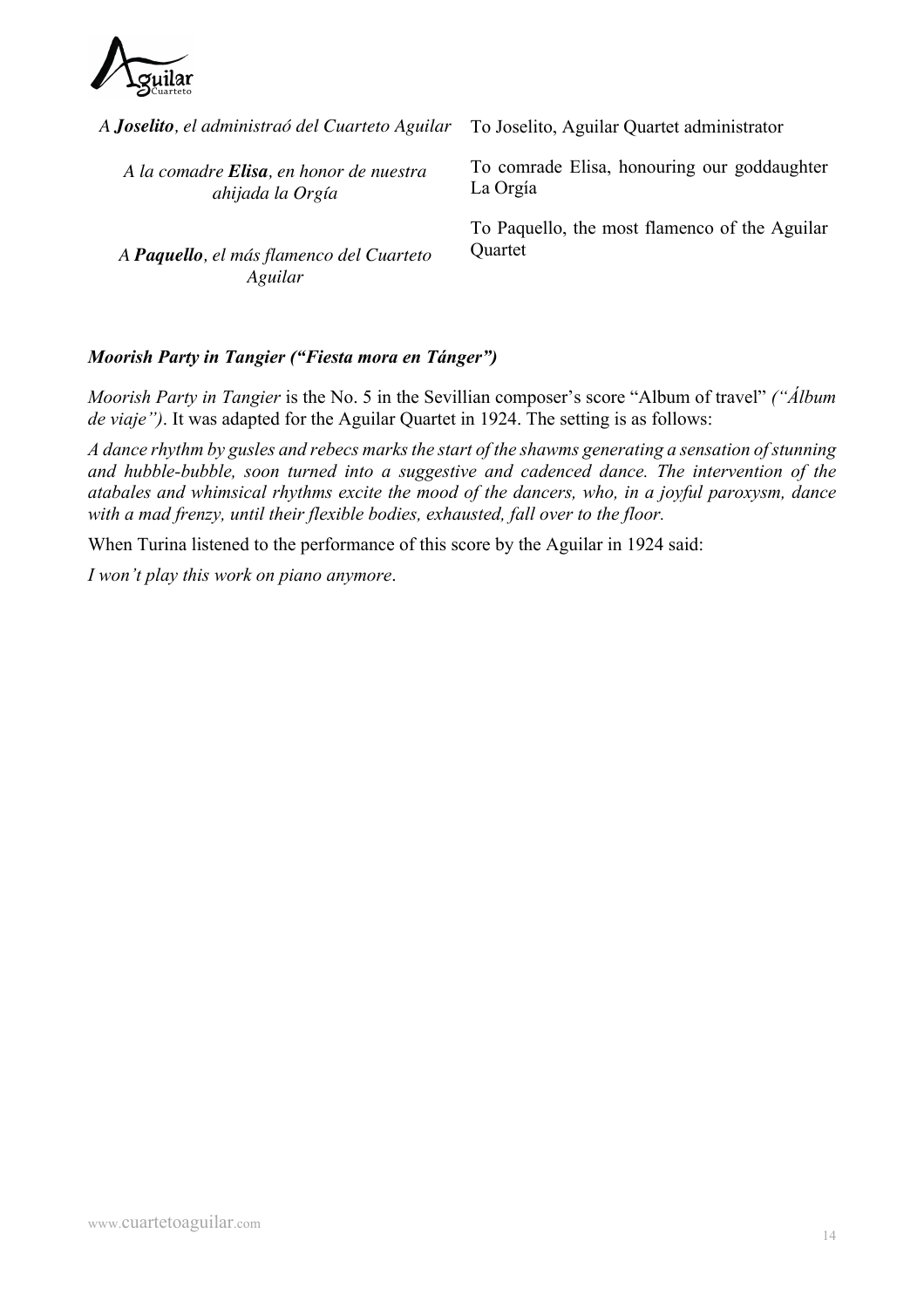

### *Iberoamerican Music*

(This program consists of original works and/or exclusive versions made by the authors for the Aguilar Quartet)

|                                           | $\mathbf I$   |                           |
|-------------------------------------------|---------------|---------------------------|
| The firmness                              | Argentina     | Gilardo Gilardi           |
| Quechuan Evocation<br>Indian Air          |               | <b>Eduardo Caba</b>       |
| Chacarera                                 |               | <b>Pascual de Rogatis</b> |
| Saudade da selva brasileira               | <b>Brazil</b> | <b>Heitor Villalobos</b>  |
| Coloured Badge                            | Spain         | Paco Aguilar              |
|                                           | $\mathbf{I}$  |                           |
| Fugue on an air of a Venezuelan<br>Joropo | Venezuela     | Juan Bautista Plaza       |
| Tune                                      | Cuba          | <b>Joaquín Nin</b>        |
| Serranilla                                |               |                           |
| Pastoral                                  | Chile         | <b>Humberto Allende</b>   |
| Danzatine                                 | Mexico        | <b>G. Baqueiro Foster</b> |
| Dance of the Three Captive<br>Princesses  | Uruguay       | <b>Carlos Pedrell</b>     |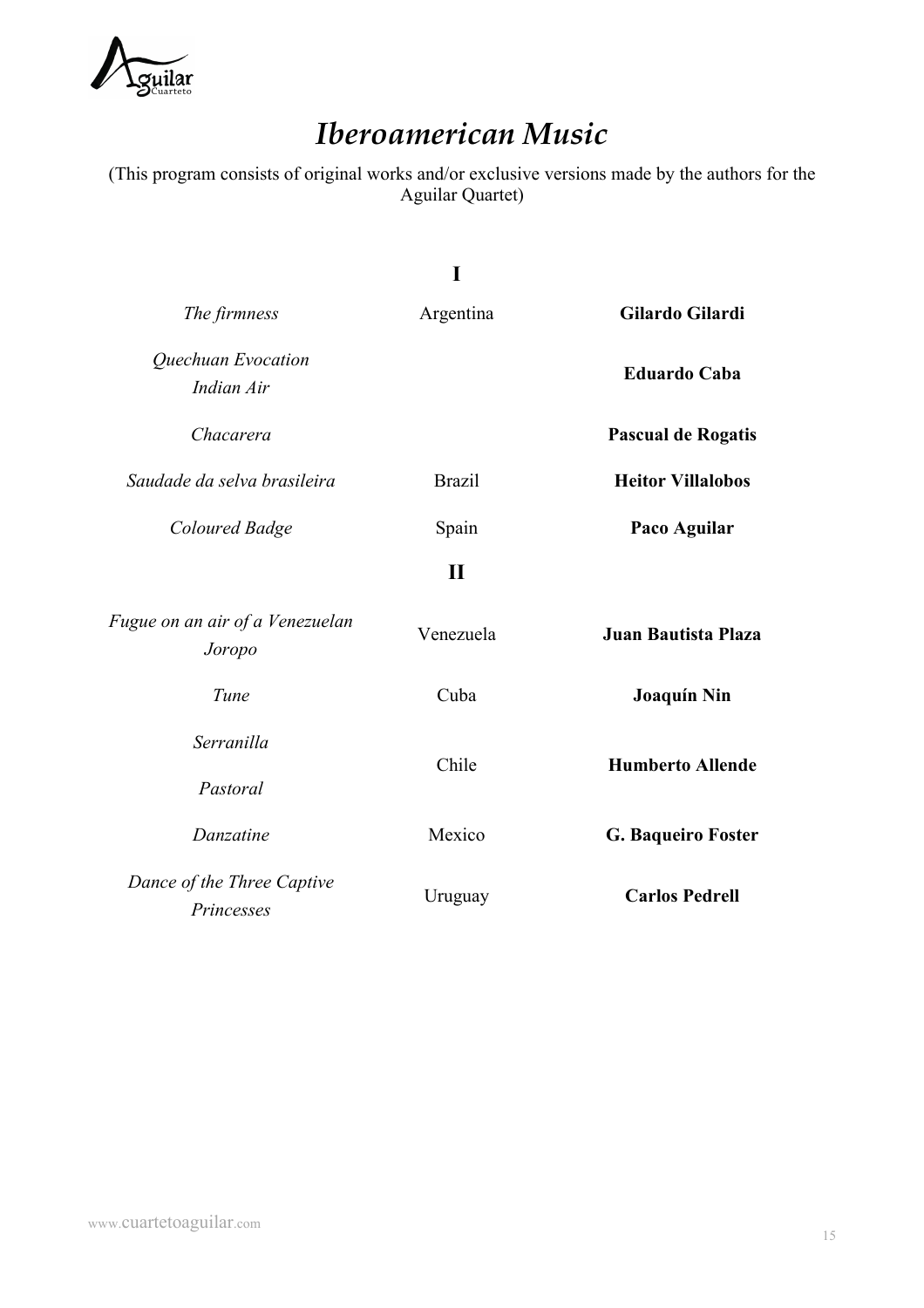

### *Iberoamerican Music*

*Comments to the program*

The **Aguilar Quartet** was a clear example of union among Spain and Europe. The four Aguilar brothers, born in Moratalla (Murcia) between 1897 and 1906 moved to Madrid and formed the Quartet in 1923. They are soon known and admired by composers like **Manuel de Falla** and **Joaquín Turina**. So, in 1925, Turina writes for them the famous *Bullfighter's Prayer ("La oración del torero")*.

The Thirties would mean a new advance towards success for the Quartet, touring all Europe and America. The Civil War surprises them while they are in Buenos Aires and they decide to move there. From Argentina and Uruguay, they went through all America giving concerts with a great success. They had then the occasion of contacting musicians of that era who, either composed for them, or made exclusive versions for them.

**Salvador de Madariaga** dedicates them a poem when he meets them in Chile:

| Virtuous with virtues        | Virtuosos de virtudes       |
|------------------------------|-----------------------------|
| They leave sound echoes      | dejan sonoros ecos          |
| Four lutes,                  | cuatro laúdes,              |
| A Velazquez and three Grecos | un Velázquez y tres Grecos. |

Chilean composer Humberto Allende also dedicates them *Serranilla* and *Pastoral ("Pastoril")* (Santiago de Chile, 1935). To name, among others, the Argentineans **Eduardo Caba**, **Julián Aguirre** and **Gilardo Gilardi**, who dedicates them *Quechuan Evocation ("Evocación Quichua")* (composed as homage to the Aguilar brothers and dedicated to them as a memory of their brilliant artistic performing in the Argentinean Buenos Aires (in September, 1929).

Mexican **Gerónimo Baquiero Foster** writes *Danzatine ("Danzatina")* for them. **Juan Bautista Plaza** composes *Fugue on an air of a Venezuelan joropo ("Fuga sobre un aire de joropo venezolano")*, dedicated in Caracas, 10th of June, 1935. **Heitor Villalobos** composes for them a version of his *Saudade da Selva Brasileira*, dated in Mexico, 1934.

Inspired in the Medieval Spain, which hosted the three religions, the Uruguayan **Carlos Pedrell** dedicates them *Dance of the Three Captive Princesses ("Danzas de las tres princesas cautivas")*, where each movement represents one of them: *Zoraida* (Muslim), *Doña Mencía* (Christian) and *Betsabé* (Judaic).

Let's caption as an anecdote the annotations of a part of the score: *On board of the Eubée, between Spain and America, 25th May, 1929*. Two of the Aguilar brothers, Ezequiel and Paco, composed for the Quartet (*Coloured Badge - "Escarapela de colores"*, dated in Buenos Aires, 1939). Once the Quartet dissolved, Paco continued his artistic labour giving concerts and composing. He wrote the book *On the Shores of Music* ("A orillas de la Música"), published in Buenos Aires by Editorial Losada.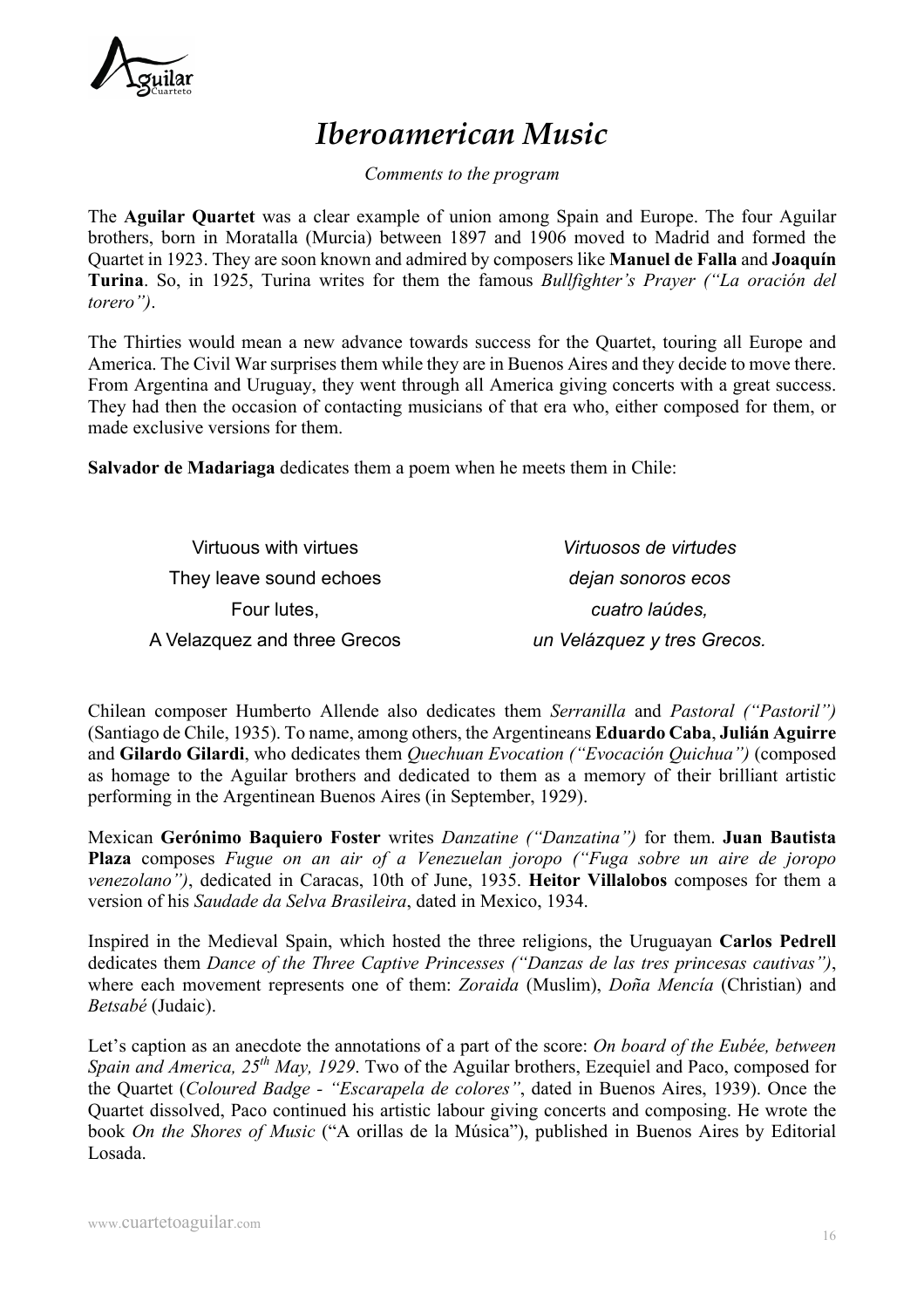

.

Many years later, in 1983, it was celebrated at Madrid's Ateneo, an homage to the Aguilar Quartet. Argentinean writer **Julio Cortázar** sent a telegram of support with this words:

*"Chance does things correctly, as always. Arriving to Madrid and knowing of this homage to the Aguilar Quartet forms part of that kind of coincidences which only fools consider casual. In a very far time, the Aguilar filled with music the Buenos Aires of my youth. That music is still alive and present in my memory and it seems to me that it is not only a duty but also a joy to express here and today my gratitude, the gratitude of all my people."*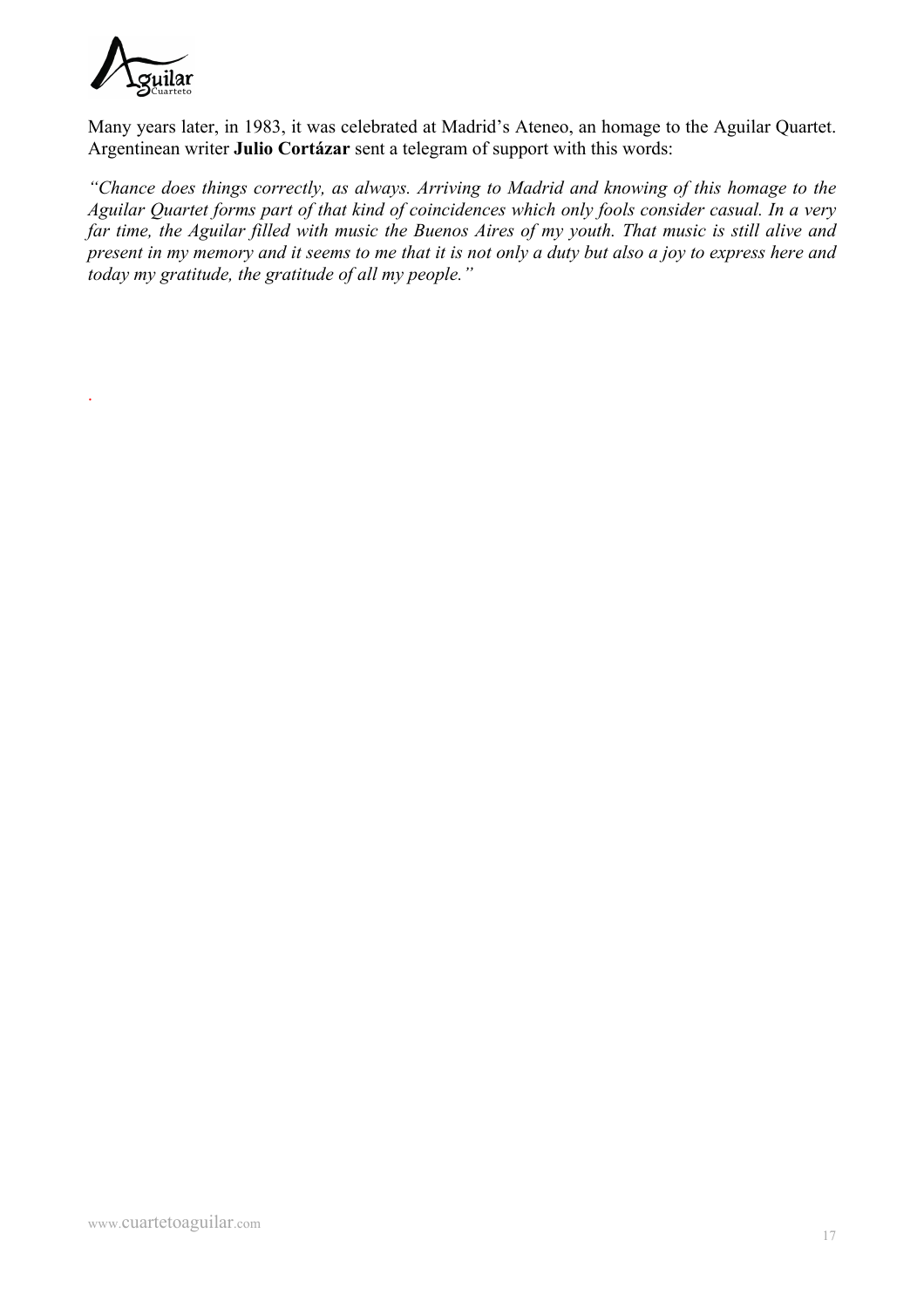

# *Invitation to a Sound Journey*

Cantata for verse y lute

| XIII Century | Spain     | <b>ALPHONSO X<sup>th</sup></b> | Cantiga                  |
|--------------|-----------|--------------------------------|--------------------------|
| XV Century   | Spain     | <b>JUAN DEL ENCINA</b>         | Canticle                 |
| XVI Century  | France    | <b>LULLY</b>                   | The Carnival             |
|              |           | <b>RAMEAU</b>                  | Minuet                   |
| XVIII        | England   | <b>CROFT</b>                   | Sarabande                |
| Century      | Italy     | <b>SCARLATTI</b>               | Sonata                   |
|              | Germany   | <b>BACH</b>                    | Aria                     |
|              | Austria   | <b>MOZART</b>                  | Rondo                    |
| XX Century   | Andalusia | <b>ALBENIZ</b>                 | Granada                  |
|              | Aragon    | <b>FALLA</b>                   | Jota                     |
|              | Galicia   | <b>AGUILAR</b>                 | Muñeira                  |
|              | Castile   | <b>HALFFTER</b>                | Dance of the Shepherdess |
|              | Andalusia | <b>TURINA</b>                  | The Bullfighter's Prayer |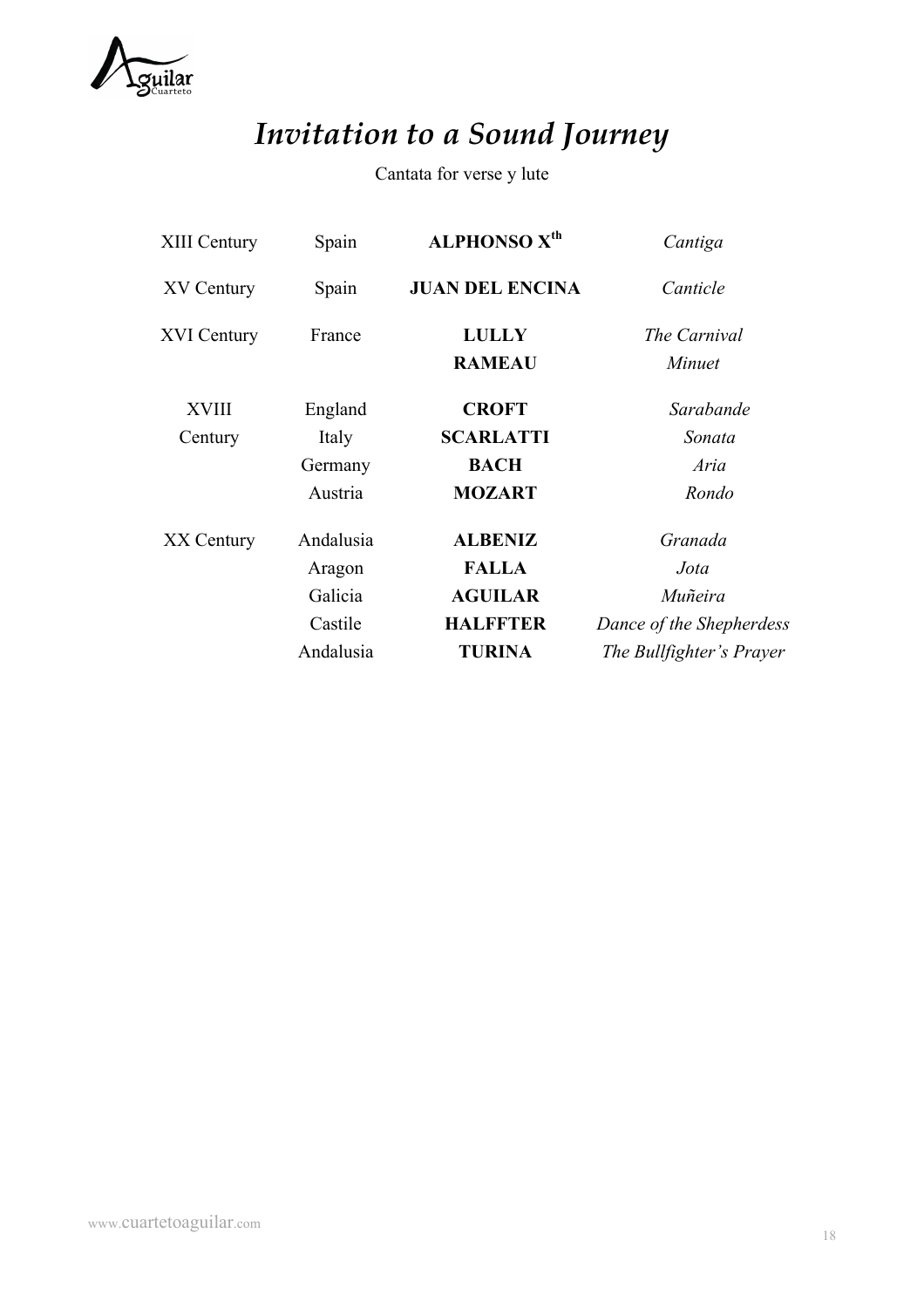

### *Invitation to a Sound Journey*

*Comments to the program*

José Luis Pellicena - reciter *Aguilar Quartet* Antonio Navarro - bandurria Luis Miguel Lara - laudete Pilar Barón - lute Esther Casado - laudón



#### *The Aguilar Quartet*

Founded in 1986, the ensemble uses four Spanish lutes: bandurria, laudete, tenor lute and laudón. It is a pioneer group in our country upon recovering the use of nylon in the strings, in an attempt to emulate the original sonority of the historic Aguilar Quartet. They are remarkable their performing in the National Arte Museum Reina Sofía, The Fundación Juan March, The Centro Cultural Conde Duque, The Casa de America, the Royal Theatre, Leon's Music Festival and Granada's Music and Dance Festival. Actual composers like Claudio Prieto or José Luis Turina have composed for them.

#### *José Luis Pellicena*

Born in Zaragoza, soon he directed his actor passion towards the theatre stage, playing his debut at *Ana Frank's Diary*. He has been directed by many of the most important people of the Spanish stage, such as José Tamayo, José Luis Alonso, Adolfo Marsillach, José Carlos Plaza or Lluis Pascual. He has played not only the classics but also the contemporary authors. The theatre, with capitals, has been the field where he has been an actor, at titles like *Life is a Dream ("La vida es sueño")* (Calderón de la Barca), *Justice Without Revenge ("El castigo sin venganza")* (Lope de Vega), *King Lear* (Shakespeare), *Edward the Second* (Marlowe), *Death of a Salesman* (Miller), *Dirty hands ("Les mains sales")* (Sartre), *Yerma* (García Lorca), *Don't blame anybody about my life ("No se culpe a nadie de mi vida")* (upon a Julio Cortazar's text). Even thought his filmography is not that wide, it covers an extended period of time, from 1961 when we find films like *Cariño Mío* and *Usted puede ser un asesino*, to 2002 in José Luis Acosta's *No dejaré que no me quieras*. In the recent months he has been collaborating with Actress Nuria Espert in poetical recitals dedicated to the poet from Cadiz Rafael Alberti on account of the one hundred years of his birth. Pellicena also had payed attention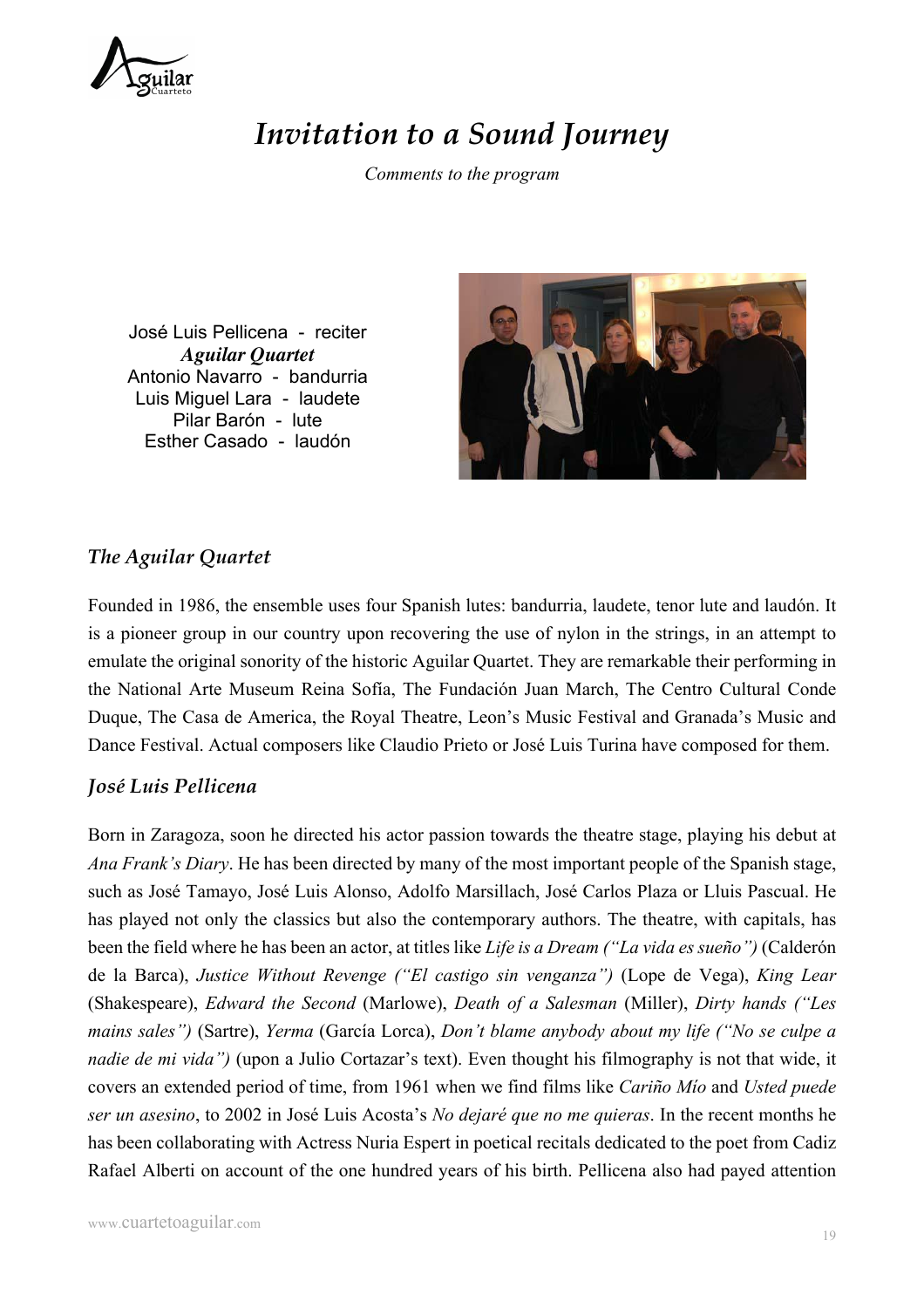

years before with the very successful theatrical production *Entre las ramas de la arboleda perdida*, based on the poet memories.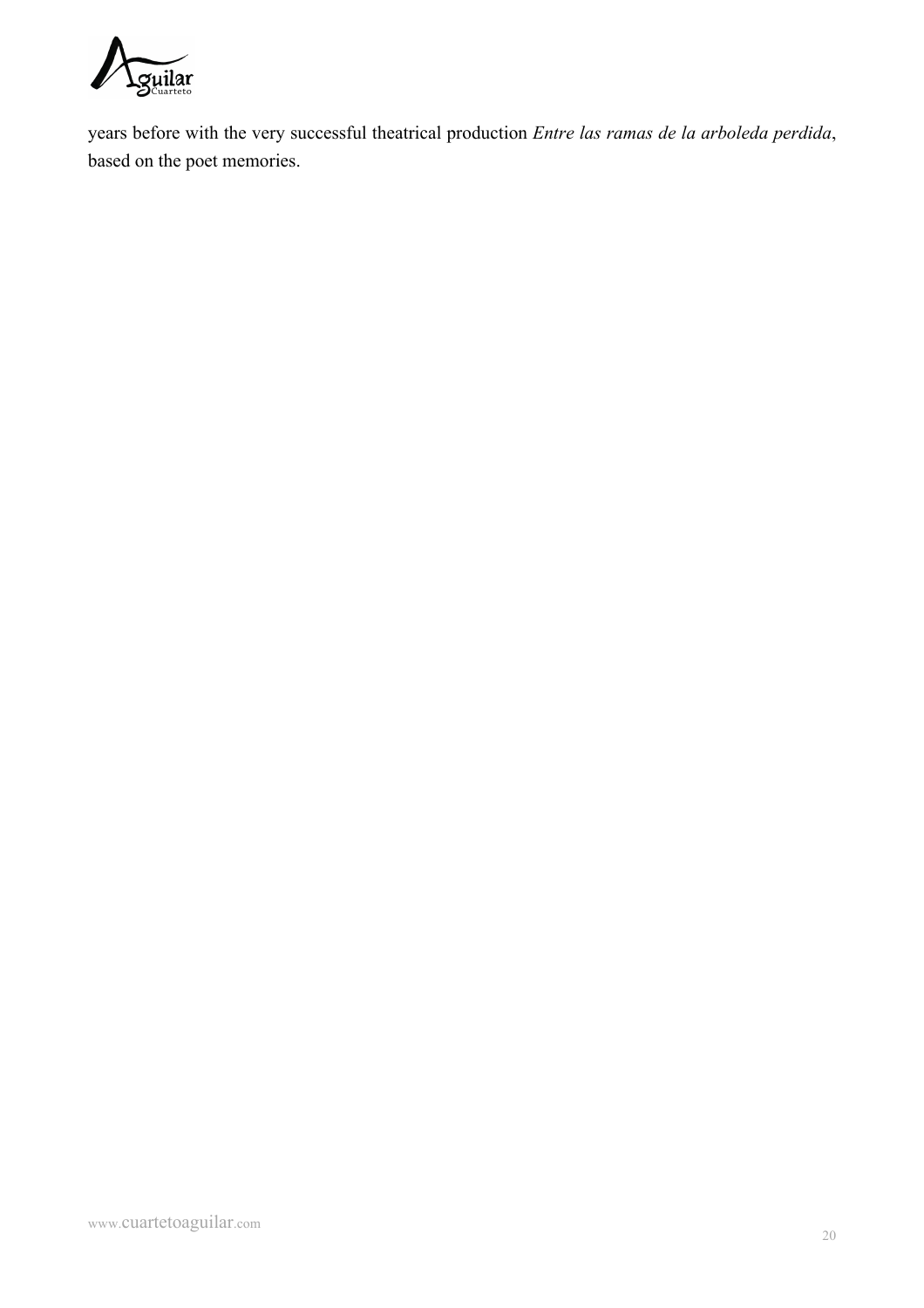

Virtuous with virtues They leave sound echoes Four lutes, A Velazquez and three Grecos

*Virtuosos de virtudes dejan sonoros ecos cuatro laúdes, un Velázquez y tres Grecos.*

This small poem was dedicated to the Aguilar Quartet by Salvador de Madariaga. It was started in 1923 by four of the Aguilar brothers: Ezequiel (bandurria), Pepe (laudete), Elisa (lute) and Paco (laudón), and they rehearsed in Europe and America with a great success. Composers such as Joaquín Turina, Ernesto Halffter or Igor Strawinsky wrote or adapted some of his works for them. The Spanish Civil War and, lately, the II World War, force the Quartet to install in Argentina, reducing their artistic projection, and ending their history in 1941. Nevertheless in 1942, Paco (1897-1947), who continues giving recitals, suggests to the poet Rafael Alberti, also exiled in Buenos Aires, the creation of a poetic-musical spectacle; this is the origin of *Invitation to a Sound Journey*. This cantata for verse and lute is specifically dedicated to Paco Aguilar and appears in the book *High tide* (Pleamar) of the Cadiz-born poet. Rafael Alberti and Paco Aguilar, together with pianist Óscar Colacelli, offered more than seventy recitals all through the Hispanic America.

*"Verses were written seeking to be the most rhythmical, exact oral expression, sometimes aerial and almost elusive, of the works, after being listened and studied by my with the utmost attention, keeping, if possible, to the musical accent of each style"*

*"…lute was dissolved in the most limpid springs and games which an anonymous Arabic Spanish fantasized in the XIV Century. It is found later in Juan de la Encina and his torn canticle upon the death of the Queen Elizabeth of Castile and in the crowed Pavana of Diego Pisador. All the cantata seemed submerged under the transparency of a haven of water. You could sense it dancing lost among the foggy cry vapours; curly, whispering, fugitive; between light and gloom folds (Croft); suddenly emerged in cheerful golden bubbles (Scarlatti); jumpy and broken as if it were suspended with a thread (Mozart) or wide whirlwind, sunk in the deepest before going up again in an infinite high tide".*

#### *Rafael Alberti*

In Thursday,  $26<sup>th</sup>$  of May, 1983, it was celebrated at Madrid's Ateneo an homage concert, where the Cantata was offered. Together with Alberti, the Quartet and The Grandío Orchestra took part. As members of the public there were Ernesto Halffter, Obdulia Turina and Pepe Aguilar, among others. Words of adhesion to the act were sent by Manuel de Falla's niece and Argentinean writer Julio Cortázar.

#### Alberti read Cortazar's following note:

*"Chance does things correctly, as always. Arriving to Madrid and knowing of this homage to the Aguilar Quartet forms part of that kind of coincidences which only fools consider casual. In a very far time, the Aguilar filled with music the Buenos Aires of my youth. That music is still alive and present in my memory and it seems to me that it is not only a duty but also a joy to express here and today my gratitude, the gratitude of all my people.*

**Antonio Navarro**, *Plucked String Instruments in Spain*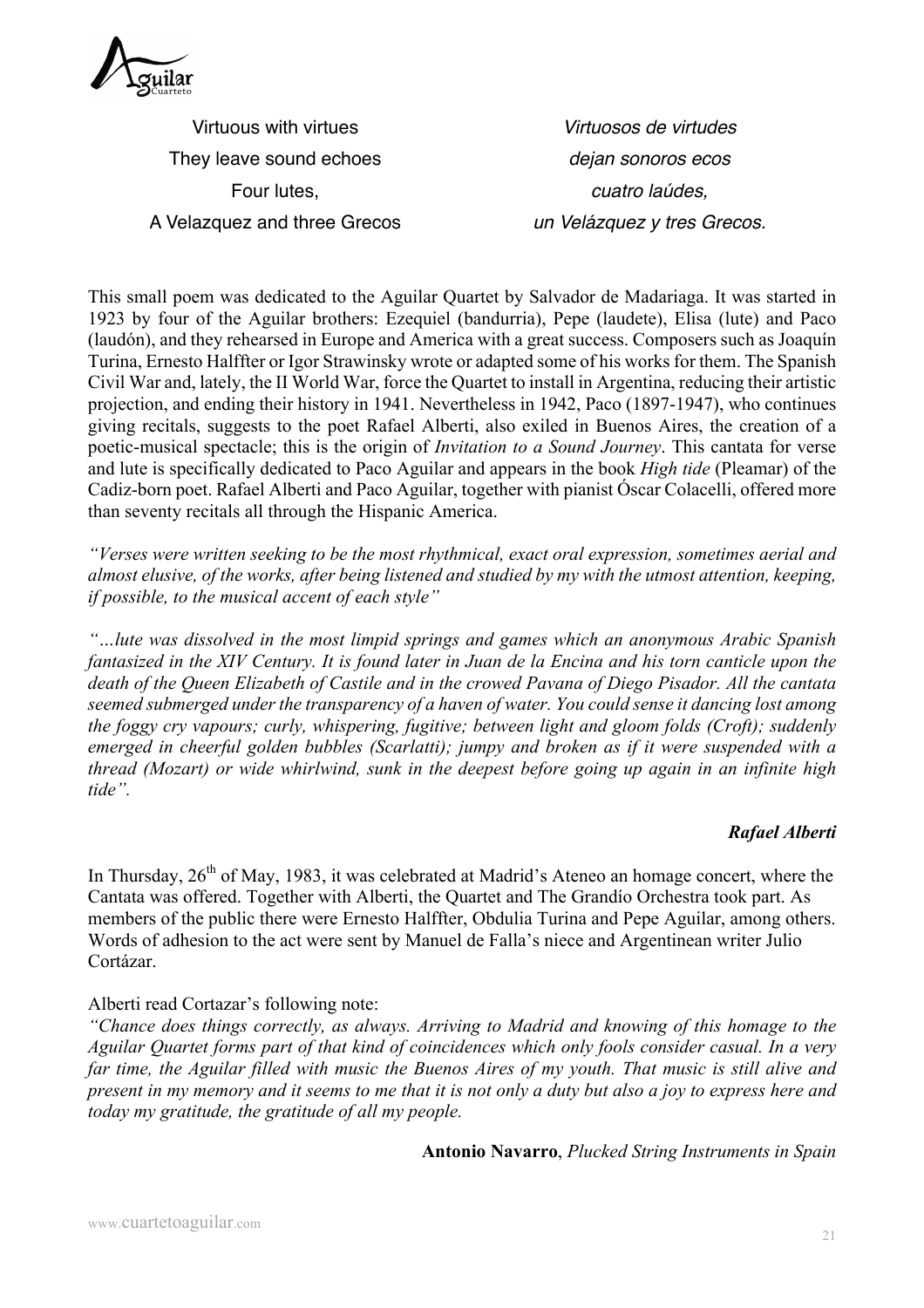

#### *("Los instrumentos de púa en España")*

Forty years later, Pepe Aguilar (nephew of the famous Quartet), thought as adequate to revive the Invitation to a Sound Journey, asking the poet for permission. In this 1983's Invitation to a Sound Journey *("Invitación a un viaje sonoro")*, Rafael modifies the second part completing the journey: Granada, with a poem by Juan Ramón Jiménez, and the famous Bullfighter's Prayer *("La oración del torero")* with his poem dedicated to the death of "Joselito". Rafael with the Grandío Quarter play it in several places of Spain until 1985: Zaragoza's Teatro Principal, Madrid's Teatro María Guerrero, Santander's International Festival, Navarra Festivals, etc.

*"The plastic and rhythmic strength of Alberti's poem faces the rococo swerve (He saw, I saw. Air in a foot, flower in no time), Scarlatti's Madrilian clavichord (trills the air, arpeggiates the water, tremulous glasses smooth the strings of the sonatas), the soft Sarabande (so mild, that I'm nothing)".*

#### **Enrique Franco.** *El País*, may 1983